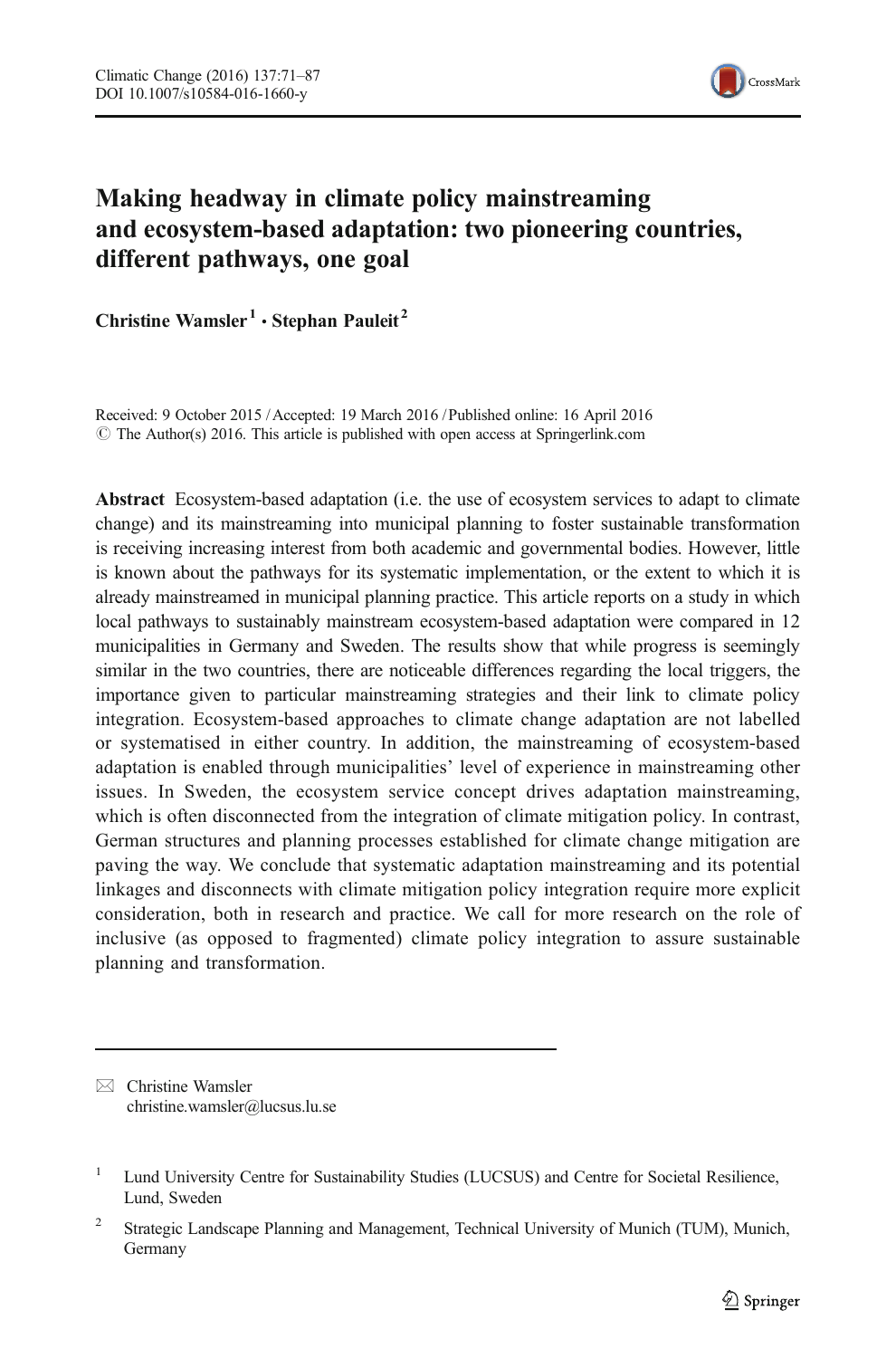# 1 Introduction

The concept of ecosystem-based adaptation is advocated at international, national and local levels, and its potential to foster sustainable municipal development and transformation is receiving increasing interest from academic and governmental bodies alike (EC [2015;](#page-14-0) Jones et al. [2012;](#page-14-0) IPCC [2014;](#page-14-0) Wilkinson et al. [2013](#page-16-0); Wu [2014\)](#page-16-0). However, little is known about the pathways for its systematic implementation (Andrade et al. [2011;](#page-13-0) IPCC [2014](#page-14-0); Sitas et al. [2014](#page-15-0); Vignola et al. [2009](#page-15-0)), and it remains unclear to what extent the concept is already being mainstreamed in municipal planning practice (Sitas et al. [2014](#page-15-0); Turnpenny et al. 2014)<sup>1</sup>.

Ecosystem-based adaptation can be defined as the use of ecosystem services and biodiversity as part of an overall adaptation strategy to help people to adapt to the adverse effects of climate change (CBD [2009\)](#page-13-0). This relatively new concept aims to increase humans' resilience to climate change using both natural and managed ecosystems (Andrade et al. [2011\)](#page-13-0), with managed ecosystems typically located in cities. Ecosystem-based adaptation is increasingly considered as an alternative or complement to traditional, engineering-based approaches, which has the potential to be more costeffective and generate multiple co-benefits, including climate change mitigation (Jones et al. [2012](#page-14-0); Munang et al. [2013](#page-15-0)). The concept of nature-based solutions for climate change adaptation supports and builds on the ecosystem services concept, and can even be used synonymously with ecosystembased adaptation (EC [2015](#page-14-0); Naumann et al. [2014\)](#page-15-0). Both concepts are embedded in the theory and practice of climate change adaptation and ecosystem services (Chong [2014;](#page-13-0) Uy and Shaw [2012](#page-15-0)). The need to mainstream ecosystem-based adaptation into municipal planning is widely advocated (Daily and Matson [2009;](#page-13-0) Daily et al. [2009;](#page-13-0) Gaffin et al. [2012;](#page-14-0) Ojea [2015;](#page-15-0) Pasquini and Cowling [2014](#page-15-0)). The concept of climate adaptation mainstreaming has two main roots. First, it has developed from risk reduction mainstreaming, which has been strongly advocated since the Word Conference on Disaster Risk Reduction in 2005 (UNISDR [2005\)](#page-15-0) and builds on experiences from mainstreaming other cross-cutting issues, such as HIV/Aids and gender (Holden [2004;](#page-14-0) Mazey [2002\)](#page-14-0). Second, climate adaptation mainstreaming originates from environmental policy integration  $(EPI)^2$  for sustainable development (United Nations [1987](#page-15-0); Lenschow [2002](#page-14-0); Van Asselt et al. [2015](#page-15-0)), and more specifically climate policy integration or mainstreaming, which has been promoted since 1997 (Collier [1997](#page-13-0)).3 Broadly defined, climate policy integration/mainstreaming refers to the inclusion of climate considerations in sector policy and practice (Berkhout et al. [2015](#page-13-0); Mullally and Dunphy [2015](#page-14-0)). Although often couched in technical language, mainstreaming is motivated by the need to change the dominant paradigm at multiple levels of governance (Wamsler [2014](#page-15-0); La Trobe and Davis [2005](#page-14-0); Picciotto [2002](#page-15-0), Persson [2004\)](#page-15-0). It changes the rules of the game and challenges ideas, attitudes, or activities that are considered mainstream or normal (Picciotto [2002\)](#page-15-0). In turn, this is related to the concepts of sustainable transformation and transformative adaptation (IPCC [2012,](#page-14-0) [2014](#page-14-0); Pelling et al. [2014](#page-15-0); Westley et al. [2011](#page-16-0)), where the latter is recognized for its potential to address root causes of risk and failed approaches to sustainable development (Revi et al. [2014\)](#page-15-0).

The themes that emerge from the literature on mainstreaming climate change adaptation and other cross-cutting issues (e.g., environmental policy, risk reduction, HIV/Aids, gender) can be

<sup>&</sup>lt;sup>1</sup> Exceptions are for instance Pasquini and Cowling [\(2014\)](#page-15-0) who focus on Western Cape, South Africa.<br><sup>2</sup> EPI is in some contexts also denoted environmental mainstreaming (Dalal-Clayton and Bass [2009\)](#page-13-0).<br><sup>3</sup> Note that origin policies was referred to as climate policy integration/mainstreaming, but this focus has been gradually broadened to also include adaptation considerations since around 2012 (IPCC [2012](#page-14-0); Mullally and Dunphy [2015;](#page-14-0) Casado-Asenio and Steurer [2012](#page-13-0); Van Asselt et al. [2015\)](#page-15-0).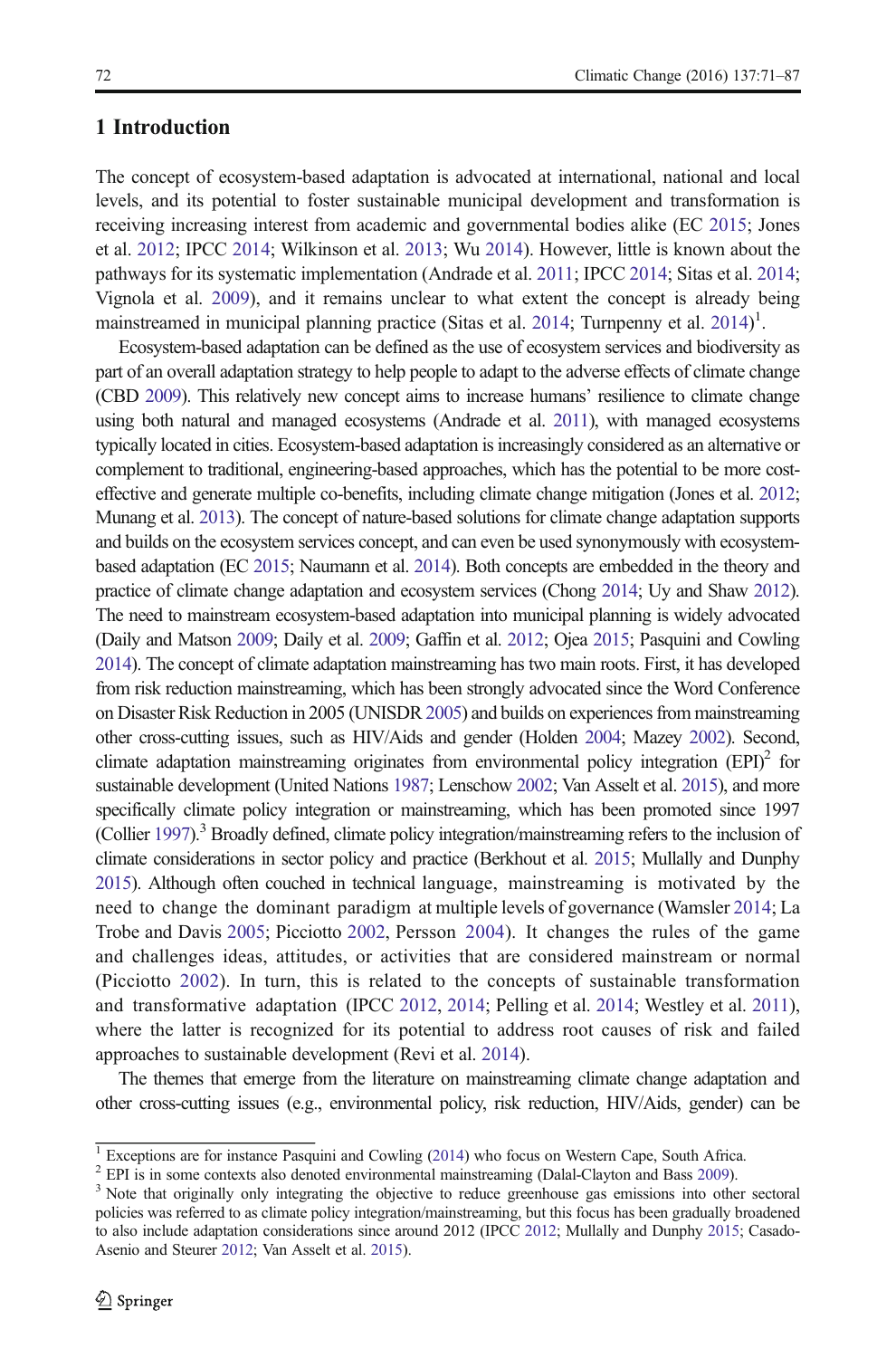<span id="page-2-0"></span>divided into seven strategic activities (cf., Benson et al. [2007](#page-13-0); Eggenberger and Partidario [2000](#page-14-0); Lafferty [2002](#page-14-0); Holden [2004](#page-14-0); Jacob and Volkery [2004;](#page-14-0) Jordan and Lenschow [2010;](#page-14-0) La Trobe and Davis [2005](#page-14-0); Nunan et al. [2012;](#page-15-0) Swart and Raes [2007\)](#page-15-0). The mainstreaming framework presented in Table 1 encompasses and consolidates these strategies, including normative, operational and strategic (i.e., organisational and procedural) factors at different policy making stages (cf. Persson [2004](#page-15-0); Collier [1994\)](#page-13-0). The different mainstreaming strategies are comprehensive and complementary in the sense that they involve both the type and scale of integration, link direct (dedicated) and

| Strategies (and levels) of mainstreaming                   |                                                                                                                                                                                                                                                                                                                                                                          |
|------------------------------------------------------------|--------------------------------------------------------------------------------------------------------------------------------------------------------------------------------------------------------------------------------------------------------------------------------------------------------------------------------------------------------------------------|
| (1) Add-on mainstreaming                                   | The establishment of specific on-the-ground projects or<br>programmes that are not an integral part of the<br>implementing body's sector work but directly target<br><i>adaptation*</i> or related aspects.                                                                                                                                                              |
| (2) Programmatic mainstreaming                             | The modification of the implementing body's sector<br>work by integrating aspects related to <i>adaptation</i> * into<br>on-the-ground operations, projects or programmes.                                                                                                                                                                                               |
| (3) Managerial mainstreaming                               | The modification of managerial and working structures,<br>including internal formal and informal norms and job<br>descriptions, the configuration of sections or departments,<br>as well as personnel and financial assets, to better<br>address and institutionalize aspects related to <i>adaptation*</i> .                                                            |
| $(4, 6)$ Intra- and inter-<br>organizational mainstreaming | The promotion of collaboration and networking with other<br>departments, individual sections or stakeholders<br>(i.e., other governmental and non-governmental<br>organizations, educational and research bodies and the<br>general public) to generate shared understanding and<br>knowledge, develop competence and steer collective<br>issues of <i>adaptation</i> *. |
| (5) Regulatory mainstreaming**                             | The modification of formal and informal planning<br>procedures, including planning strategies and frameworks,<br>regulations, policies and legislation, and related<br>instruments that lead to the integration of <i>adaptation</i> *.                                                                                                                                  |
| (7) Directed mainstreaming***                              | Higher level support to redirect the focus to aspects<br>related to mainstreaming <i>adaptation</i> * by e.g., providing<br>topic-specific funding, promoting new projects, supporting<br>staff education, or directing responsibilities.                                                                                                                                |

Table 1 Mainstreaming framework: Overview of complementary mainstreaming strategies (cf. Fig. [2](#page-8-0))

\* The mainstreaming framework can be applied to overall adaptation, or specific aspects of it (e.g. ecosystembased approaches), as well as to other cross-cutting topics such as climate change mitigation. If applied to adaptation, all strategies require a comprehensive approach for climatic risk reduction (including measures of hazard reduction and avoidance, vulnerability reduction, preparedness for response and preparedness for recovery [Wamsler and Brink [2014](#page-16-0)]). Further note that the framework can be applied to single municipal departments or other implementing bodies at all levels. Their collaboration and networking with other stakeholders (strategy 6) is crucial since governance and problem scales are often mismatched. Finally, internal mainstreaming was not explicitly included in this study. It can be seen as an integral component of managerial mainstreaming aimed at addressing the implementing body's own challenges, e.g., risks to premises and assets, to ensure that adaptation work can continue even during adverse events.

\*\* The combination of strategies 3, 5 and 6 can also be denoted as organisational mainstreaming.

\*\*\* Directed mainstreaming can be seen as an integral component of all of the other strategies as it concerns how related changes come about (e.g., top-down versus bottom-up) (cf. Fig. [2\)](#page-8-0).

Sources: Adapted from Wamsler [\(2014](#page-15-0), [2015a,](#page-16-0) [b\)](#page-16-0) and Wamsler et al. ([2014](#page-16-0)).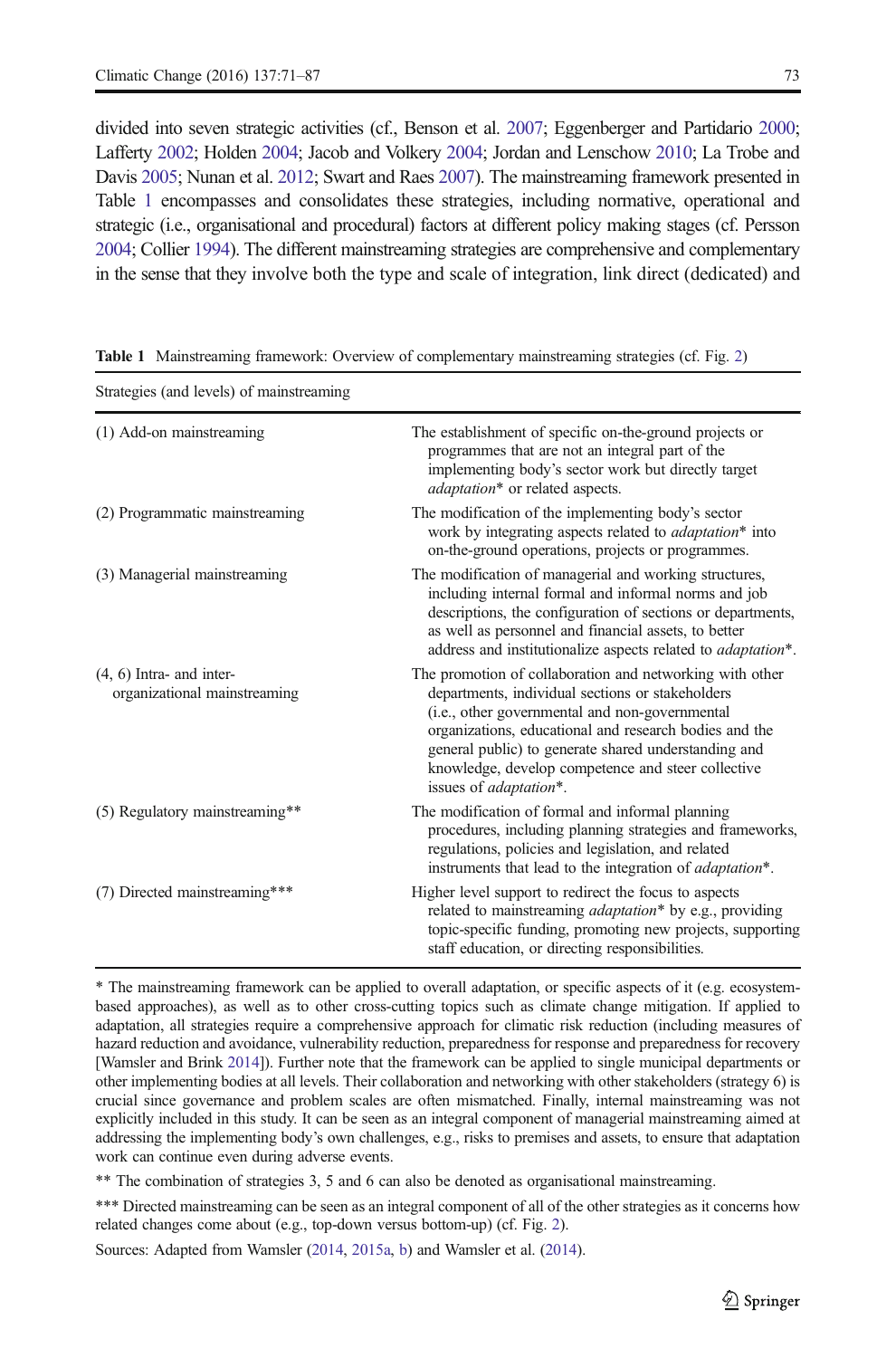indirect approaches to adaptation (cf. Uittenbroek et al. [2013](#page-15-0)) and are all required for achieving sustainable transformation (Wamsler [2014](#page-15-0)).

On this basis, this study examines and compares local pathways to sustainably mainstream ecosystem-based adaptation into municipal planning and discusses their linkages or discrepancies with local processes for climate policy integration/mainstreaming. Germany and Sweden were selected for a comparative case study.

# 2 Methods

A critical comparative case study approach was applied to examine the key characteristics (differences and similarities) of mainstreaming ecosystem-based adaptation into municipal planning. Germany and Sweden were selected because ecosystem-based approaches are a declared goal of their respective national governments (BfN [2012](#page-13-0); SOU [2007,](#page-15-0) [2013](#page-15-0); Ministry of the Environment [2013\)](#page-14-0). In addition, both countries are pioneers in environmental and climate-change governance (DC [2014;](#page-13-0) Jost and Jacob [2004](#page-14-0); Hertin and Berkhout [2001](#page-14-0); Jordan and Lenschow [2000\)](#page-14-0) and top the Global Green Economy Index (DC [2014\)](#page-13-0).

A total of 12 municipalities in southern Germany (Bavaria) and southern Sweden (Scania) were selected. Eight are German municipalities: Munich, Nuremberg, Regensburg, Würzburg, Landshut, Passau, Deggendorf and Freising, and four are in Sweden: Malmö, Helsingborg, Kristianstad and Lomma (Fig. [1\)](#page-4-0). As this was an exploratory study, the municipalities were selected using purposive sampling, based on two criteria: (i) their risk exposure to heat and flood (DWD [2014;](#page-13-0) [Länsstyrelserna 2012;](#page-14-0) SMHI [2011](#page-14-0)), and (ii) their proactive engagement in climate risk-related research and projects.<sup>4</sup>

Data were collected in both countries during 2014–2015 using face-to-face interviews, a survey of municipal officials working in departments responsible for spatial or environmental planning, and a literature review. A total of thirty-six in-depth interviews were carried out. The interviewees and survey participants were selected through purposive sampling, based on their field of activity within the municipality, and their participation in adaptation and ecosystem-related activities. The literature review extended the data by providing contextual information on the selected countries and municipalities, their activities, planning structures and instruments (organisational charts, job descriptions, development and climate strategies, regional and sectoral plans, comprehensive and detailed plans, etc.).

Based on the mainstreaming framework (Table [1\)](#page-2-0), data were analysed using a combination of literal reading, Grounded Theory (Glaser and Strauss [1967;](#page-14-0) Corbin and Strauss [1990](#page-13-0)) and Systems Theory (Bateson [1979](#page-13-0); von Bertalanffy [1950\)](#page-15-0). Glaser and Strauss acknowledge that it is possible to discover and work with prior/tentative theoretical frameworks, which they also

<sup>&</sup>lt;sup>4</sup> This led to the identification of [1](#page-4-0)2 municipalities (Fig. 1). Their proactive engagement includes participation in Germany in the ExWoSt project (2009–2013) of the German Federal Ministry for the Environment, Nature Conservation and Nuclear Safety (BMUB); the Centre for Urban Ecology and Climate Adaptation ZSK 2013–16 financed by the Bavarian Ministry for Environment and Consumer Protection (StMUV); the Klimmzug project (2008–2014) financed by the German Federal Ministry of Education and Research and activities related to the European floods in 2013. In the Swedish context, it includes two regional cooperation and research circles ("Planning Under Increased Uncertainty" and "Ecosystem Services Planning") and two major research projects ("Ecosystem Services as a Tool for Climate Change Adaptations in Coastal Municipalities" and "Sustainable Urban Transformation for Climate Change Adaptation").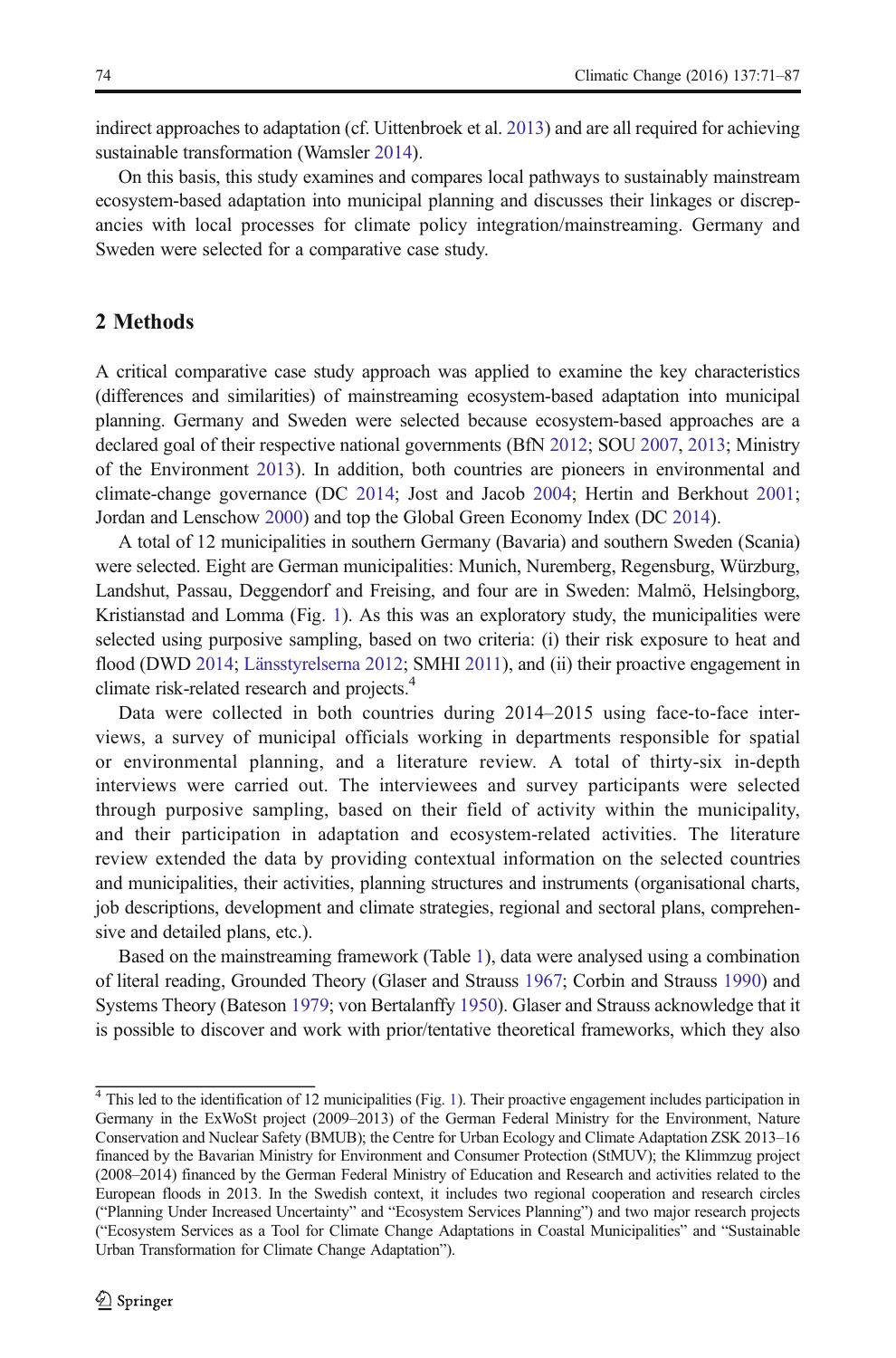<span id="page-4-0"></span>

Fig. 1 Case study areas in Germany and Sweden (Bavaria and Scania region)

call 'substantive theory' (as opposed to 'formal theory') (Glaser and Strauss [1980](#page-14-0); Layder  $2005:20$  $2005:20$ .<sup>5</sup> Preliminary outcomes included country-specific studies and an operational framework for adaptation mainstreaming that has been tested in selected municipalities in Germany and Sweden (Wamsler [2015a,](#page-16-0) [b](#page-16-0); Wamsler et al. [2014](#page-16-0)).

Finally, during four workshops and group discussions with municipal staff and interviews with key informants (from Munich, Würzburg, Kristianstad and Helsingborg) the preliminary outcomes were further assessed, additional data were collected and compared and the related outcomes were discussed (e.g., identified patterns and differences, such as the importance of contextual factors and municipalities' prior policy integration experience, cf. Table [2](#page-5-0)).<sup>6</sup> In addition, the survey data was re-assessed to look further into certain aspects (especially the interlinkages and discrepancies between climate mitigation and climate adaptation policy integration). The result of this follow-up data collection and analysis is presented in the following sections.

# 3 Results

Our analysis provides insights into the potential pathways for sustainably mainstreaming ecosystem-based adaptation into municipal planning and how they are linked to processes

<sup>&</sup>lt;sup>5</sup> Consistent with Grounded Theory, a combination of open coding, axial coding and selective coding was applied to the empirical data (Strauss and Corbin [1998](#page-15-0); Glaser and Strauss [1980\)](#page-14-0). Based on the mainstreaming framework, patterns were identified within the established categories through a comparison of the different empirical data during the analysis process, which included literal reading. During axial coding, the commonly-used linear paradigm model was expanded by a broader (non-linear) systems analysis approach. Note that the analysis of local impacts of ecosystem-based adaptation (strategies and measures) is outside the scope of this study.

<sup>&</sup>lt;sup>6</sup> Key informants, who were the most information-rich (i.e. knowledgeable and varied) informants, were municipal staff members who had particular knowledge and understanding of ecosystem-based adaptation due to related responsibilities and/or engagement (e.g., adaptation managers).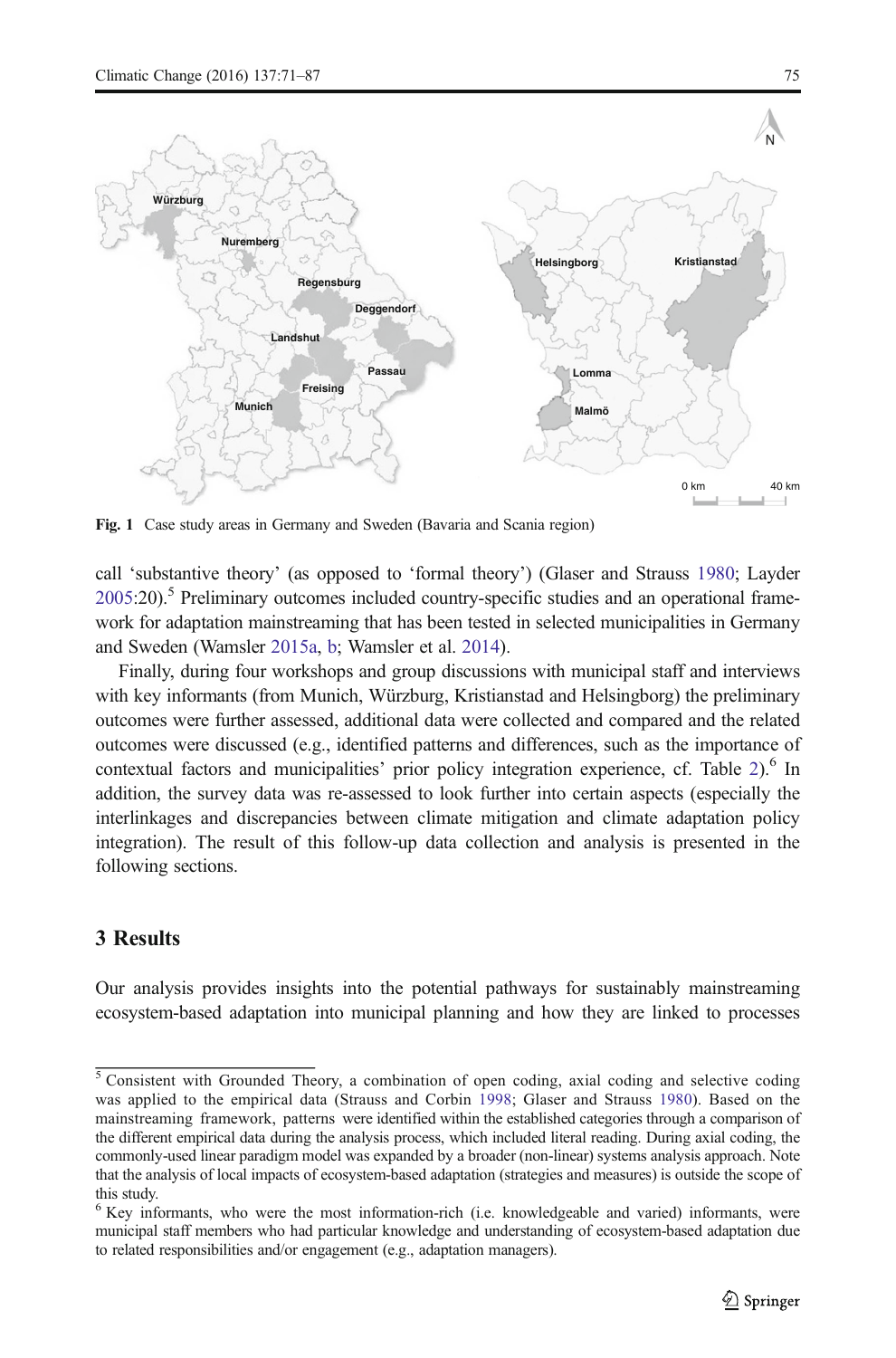<span id="page-5-0"></span>

| Table 2 Overview of cross-country analysis                                                                                                                                                                                                                                                                                                                                                                                                                                                                                                                                                                                                                                                                                                                                                                                                                                                                                                                                                                                                                                                                                                                                                                                                                                                                                                                                                                                                                                                                                                            |                                                                                                                                                                                                                                                                                                                                                                                                                                                                                                                                                                                                                                                                                                                                                                                                                                                                                                                                                                                                                                                                                                                                                                                                                                                                                                                                                                                                                                                                                                                                                           |                                                                                                                                                                                                                                                                                                                                                                                                                                                                                                                                                                                                                                                                                                                                                                                                                                                                                                                                                                                                                                                                                                                                                                                                                                                                                                                                                                                                                                                                                                                                                    |
|-------------------------------------------------------------------------------------------------------------------------------------------------------------------------------------------------------------------------------------------------------------------------------------------------------------------------------------------------------------------------------------------------------------------------------------------------------------------------------------------------------------------------------------------------------------------------------------------------------------------------------------------------------------------------------------------------------------------------------------------------------------------------------------------------------------------------------------------------------------------------------------------------------------------------------------------------------------------------------------------------------------------------------------------------------------------------------------------------------------------------------------------------------------------------------------------------------------------------------------------------------------------------------------------------------------------------------------------------------------------------------------------------------------------------------------------------------------------------------------------------------------------------------------------------------|-----------------------------------------------------------------------------------------------------------------------------------------------------------------------------------------------------------------------------------------------------------------------------------------------------------------------------------------------------------------------------------------------------------------------------------------------------------------------------------------------------------------------------------------------------------------------------------------------------------------------------------------------------------------------------------------------------------------------------------------------------------------------------------------------------------------------------------------------------------------------------------------------------------------------------------------------------------------------------------------------------------------------------------------------------------------------------------------------------------------------------------------------------------------------------------------------------------------------------------------------------------------------------------------------------------------------------------------------------------------------------------------------------------------------------------------------------------------------------------------------------------------------------------------------------------|----------------------------------------------------------------------------------------------------------------------------------------------------------------------------------------------------------------------------------------------------------------------------------------------------------------------------------------------------------------------------------------------------------------------------------------------------------------------------------------------------------------------------------------------------------------------------------------------------------------------------------------------------------------------------------------------------------------------------------------------------------------------------------------------------------------------------------------------------------------------------------------------------------------------------------------------------------------------------------------------------------------------------------------------------------------------------------------------------------------------------------------------------------------------------------------------------------------------------------------------------------------------------------------------------------------------------------------------------------------------------------------------------------------------------------------------------------------------------------------------------------------------------------------------------|
| Differences                                                                                                                                                                                                                                                                                                                                                                                                                                                                                                                                                                                                                                                                                                                                                                                                                                                                                                                                                                                                                                                                                                                                                                                                                                                                                                                                                                                                                                                                                                                                           |                                                                                                                                                                                                                                                                                                                                                                                                                                                                                                                                                                                                                                                                                                                                                                                                                                                                                                                                                                                                                                                                                                                                                                                                                                                                                                                                                                                                                                                                                                                                                           | Similarities between Germany and Sweden                                                                                                                                                                                                                                                                                                                                                                                                                                                                                                                                                                                                                                                                                                                                                                                                                                                                                                                                                                                                                                                                                                                                                                                                                                                                                                                                                                                                                                                                                                            |
| Germany                                                                                                                                                                                                                                                                                                                                                                                                                                                                                                                                                                                                                                                                                                                                                                                                                                                                                                                                                                                                                                                                                                                                                                                                                                                                                                                                                                                                                                                                                                                                               | Sweden                                                                                                                                                                                                                                                                                                                                                                                                                                                                                                                                                                                                                                                                                                                                                                                                                                                                                                                                                                                                                                                                                                                                                                                                                                                                                                                                                                                                                                                                                                                                                    |                                                                                                                                                                                                                                                                                                                                                                                                                                                                                                                                                                                                                                                                                                                                                                                                                                                                                                                                                                                                                                                                                                                                                                                                                                                                                                                                                                                                                                                                                                                                                    |
| • Little commitment to the development of new instruments<br>In only a few instances, mainstreaming processes have led<br>• No municipality has, as yet, developed a separate climate<br>(mainly top-down, e.g., the same departments, staff, local<br>ecosystem-based approaches. Comprehensive plans are<br>· Informal strategic urban development plans are seen as<br>key to promoting new ideas, including adaptation and<br>change adaptation strategy (currently in elaboration in<br>environmental planning (mainly bottom-up), linked to<br>• The ecosystem service concept is not used in strategic<br>for ecosystem-based approaches to adaptation due to<br>It is triggered by<br>· Ecosystem-based adaptation mainstreaming is largely<br>driven by climate change mitigation mainstreaming<br>adaptation planning (e.g. compensation principles).<br>more outdated due to rigid planning processes and<br>EPI, and the push for more integrated flood risk<br>Little interest in the ecosystem service concept at<br>municipal level. Especially the monetization of<br>existing environmental regulation applicable to<br>· Less international funding for ecosystem-based<br>ecosystem services is very critically regarded.<br>to the promotion of citizen involvement and<br>collaboration in climate change adaptation.<br>regulations, thus showing less evidence of<br>processes and strategy documents).<br>management (mainly top-down).<br>some places, e.g., Munich)<br>planning documents.<br>mainstreaming.<br>adaptation. | Mainstreaming processes have not led to the promotion of<br>seen as key for fostering mainstreaming and show more<br>ecosystem-based adaptation. This is due to a relative lack<br>Strategic planning documents explicitly use the ecosystem<br>Ecosystem-based adaptation mainstreaming is not linked<br>· Formal planning frameworks (comprehensive plans) are<br>of environmental regulation and top-down guidance in<br>citizen involvement or collaboration in climate change<br>important way forward in environmental planning and<br>(mainly bottom-up) linked to EPI and integrated flood<br>The main triggers for adaptation mainstreaming are the<br>to climate change mitigation mainstreaming (different<br>instruments for ecosystem-based planning, including<br>ecosystem services concept, environmental planning<br>departments, staff, processes, etc.). Related actions<br>develop independently. Fragmented climate policy<br>monetization of ecosystem services) is seen as an<br>Great interest in the ecosystem service concept at<br>A high level of commitment to developing local<br>general (e.g., for environmental compensation).<br>Greater use of international funding to promote<br>The ecosystem service concept (including the<br>risk management (top-down and bottom-up).<br>evidence of mainstreaming than in Germany.<br>municipal level (including its monetization).<br>driving ecosystem-based adaptation.<br>ecosystem-based adaptation.<br>integration is thus stronger.<br>services concept.<br>adaptation. | Some on-the-ground measures dominate (e.g., increase of<br>· Implicit measures, which have adaptation as a co-benefit,<br>systematic mainstreaming. External funding has pushed<br>were initiated by municipalities' increased commitment<br>to other issues (i.e., environmental planning, ecosystem<br>Ecosystem-based adaptation mainstreaming is facilitated<br>· Neither adaptation nor ecosystem-based approaches are<br>• A combination of mainstreaming strategies can balance<br>instruments, (iv) external cooperation and networking,<br>• All levels of mainstreaming have, to some extent, been<br>(i) on-the-ground measures, (ii) organizational structures<br>implemented on the ground (mainly in the context of<br>services, climate change mitigation and/or integrated<br>labelled or systematized in any way, which hampers<br>backed with mainstreaming activities at other levels.<br>by experience in mainstreaming other cross-cutting<br>· Individual activities are however not systematically<br>ecosystem-based adaptation are context-specific.<br>and assets, (iii) formal and informal policies and<br>• Very few explicit adaptation measures have been<br>externally-funded research or pilot projects)<br>Mainstreaming entry points or triggers for<br>shortcomings in individual activities.<br>· Mainstreaming has led to change in:<br>urban vegetation and green roofs).<br>mainstreaming advancements.<br>and (v) professional jargon.<br>flood risk management)<br>issues (linked to EPI).<br>addressed. |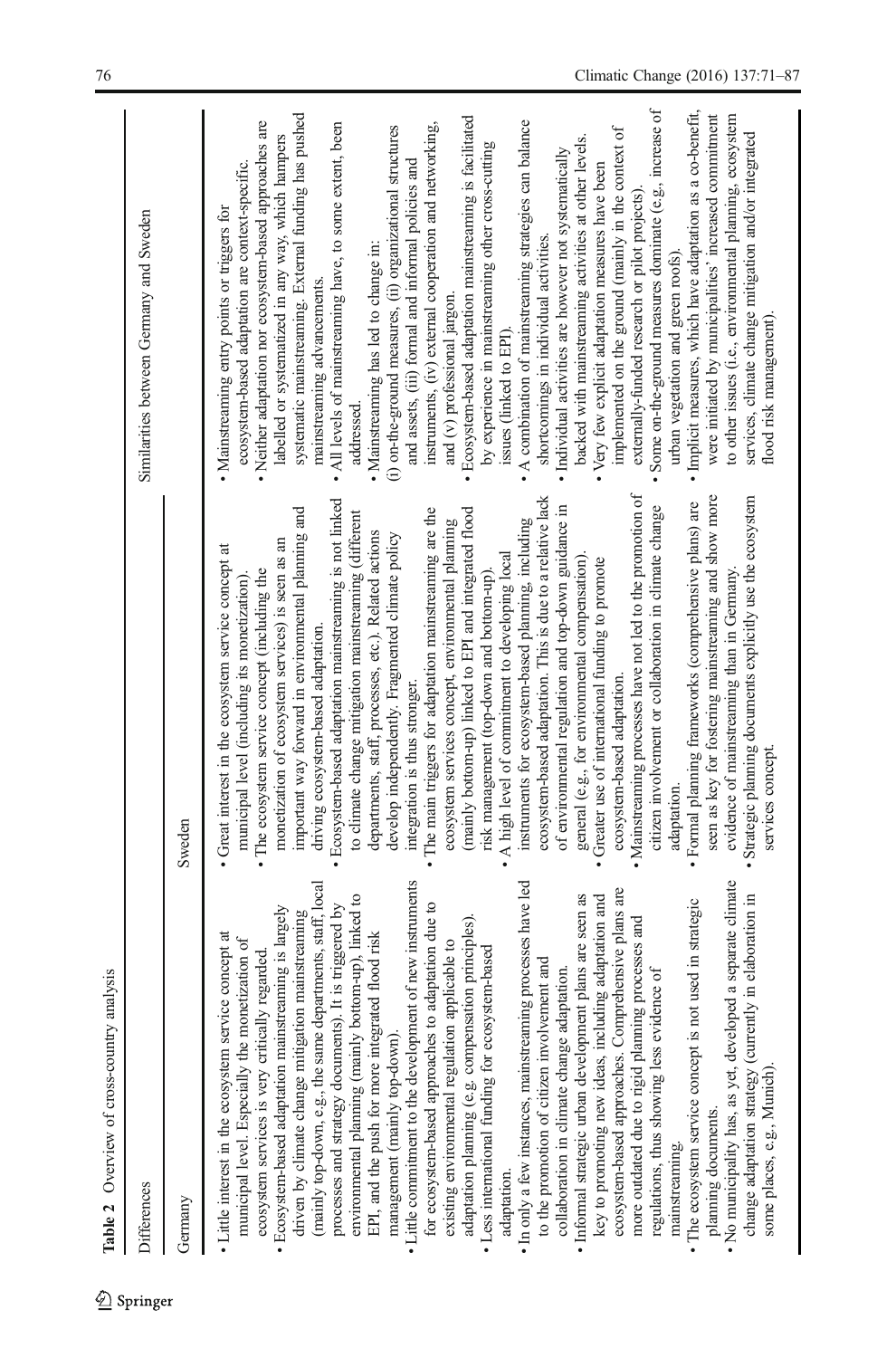| Table 2 (continued)                                                                                                                                                                                                                                                                                         |                                                                                                                                                                                                                                                                                                                                                                                                                                                                                                                                                                                                                                                                                                                                        |                                                                                                                                                                                                                                                                                                                                                                                                                                                                                                                                                                                                                                                  |
|-------------------------------------------------------------------------------------------------------------------------------------------------------------------------------------------------------------------------------------------------------------------------------------------------------------|----------------------------------------------------------------------------------------------------------------------------------------------------------------------------------------------------------------------------------------------------------------------------------------------------------------------------------------------------------------------------------------------------------------------------------------------------------------------------------------------------------------------------------------------------------------------------------------------------------------------------------------------------------------------------------------------------------------------------------------|--------------------------------------------------------------------------------------------------------------------------------------------------------------------------------------------------------------------------------------------------------------------------------------------------------------------------------------------------------------------------------------------------------------------------------------------------------------------------------------------------------------------------------------------------------------------------------------------------------------------------------------------------|
| Differences                                                                                                                                                                                                                                                                                                 |                                                                                                                                                                                                                                                                                                                                                                                                                                                                                                                                                                                                                                                                                                                                        | Similarities between Germany and Sweden                                                                                                                                                                                                                                                                                                                                                                                                                                                                                                                                                                                                          |
| Germany                                                                                                                                                                                                                                                                                                     | Sweden                                                                                                                                                                                                                                                                                                                                                                                                                                                                                                                                                                                                                                                                                                                                 |                                                                                                                                                                                                                                                                                                                                                                                                                                                                                                                                                                                                                                                  |
| · Increased focus on heat stress (as opposed to flood risk).<br>Different levels of responsibilities (municipal/regional) are<br>resulting progress (pilot projects, strategy development,<br>seen as a barrier for more integrated risk mgt. and<br>and hiring specialised staff).<br>adaptation planning. | • Greater use of governmental support for adaptation and • Several cities have developed separate climate adaptation • Mainstreaming that is not linked to existing planning<br>national funding for hiring staff specialised in adaptation<br>strategies; however, implementation is poor due to a lack<br>• High demand for top-down guidance and regulation. No<br>· Increased focus on flood risk (as opposed to heat stress).<br>systems seem to receive particular attention because of<br>(although this is currently being discussed at national<br>In this context, ecological storm water management<br>related flagship projects and individual champions.<br>of anchoring in existing structures and processes.<br>level). | • Level of cooperation with other stakeholders is generally<br>involvement and collaboration to co-create local policies<br>• Urban-rural linkages of ecosystems are hardly considered,<br>· Mainstreaming processes have failed to promote citizen<br>· There is a general adaptation-mitigation dichotomy.<br>• There is fragmented integration of climate change<br>structures and processes shows limited success.<br>mitigation, climate change adaptation and risk<br>• Measures to address heat and flood risk are<br>especially outside municipal borders.<br>management considerations.<br>compartmentalised.<br>and practices.<br>low. |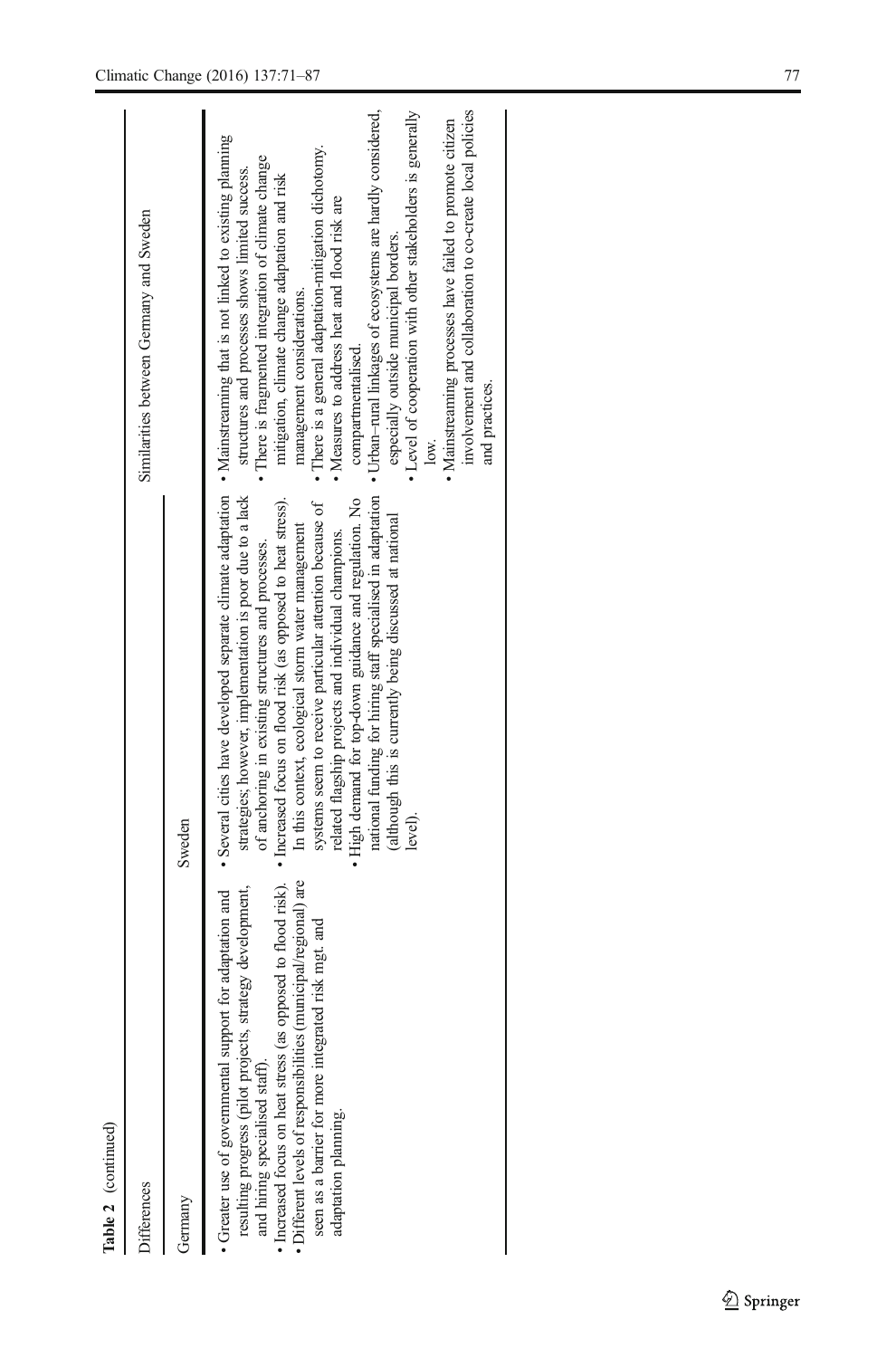<span id="page-7-0"></span>for climate policy integration/mainstreaming. The differences and similarities identified in the German and Swedish contexts are elaborated in the following sections (3.1 and 3.2). They are summarised in Table [2](#page-5-0) and related to the mainstreaming strategies presented in Table [1](#page-2-0).

#### 3.1 Differences

The results of the study show that mainstreaming triggers or entry points for ecosystem-based adaptation are appreciably different and context-specific. On the one hand, in Sweden the ecosystem service concept promoted at national level was rapidly adopted by municipal officials, and has become a key driver for nature-based planning approaches at local level. In 2013, the Government produced a report called "Making the value of ecosystem services visible", which set the goal of ensuring that, by 2018, "the importance of biodiversity and the value of ecosystem services are to be generally known and integrated into economic positions, political considerations and other decisions in society" (Ministry of the Environment [2013](#page-14-0): 3; SOU [2013\)](#page-15-0). This policy (which can be considered as part of the country's EPI strategy) provided long-hoped-for support for municipal actions, such as the development of planning tools designed to support the provision of compensation for environmental impacts (in Malmö, Helsingborg, Lomma and Kristianstad; strategy 3). A lack of (and a call by municipalities for more) environmental regulation and top-down guidance for climate change adaptation in Sweden are important factors driving this process. In this context, the process of adaptation mainstreaming can be seen as a by-product of EPI, which is, however, not linked to local integration efforts concerned with climate change mitigation.

In Germany, on the other hand, climate change mitigation is paving the way for climate change adaptation, including ecosystem-based approaches. In fact, the mainstreaming of ecosystem-based adaptation has directly evolved out of the policies, organisational structures, personnel and financial assets, planning processes, instruments and measures that were originally developed for climate mitigation policy integration (strategies 1–6). For instance, in most German cities climate change mitigation managers, recruited in increasing numbers since 2013 (strategy 3) and co-financed through national funds (strategy 7), have gradually been given responsibility for climate change adaptation. Similar support is not available to Swedish municipalities. However, this situation may soon change as a report commissioned by the Swedish Government recommends creating a national fund for the employment of municipal climate change adaptation managers (Andersson et al. [2015\)](#page-13-0).

Unlike Sweden, progress in Germany is completely unrelated to the concept of ecosystem services, and local officials show no interest in future application of the concept. It is not perceived to be of real benefit. This may be due to the existence of other well-established concepts such as landscape or ecological functions (cf. Albert et al. [2012,](#page-13-0) [2014\)](#page-13-0), and a related extensive body of regulation and instruments for EPI (e.g., for environmental impact mitigation and compensation). Consequently, in Germany there is also comparatively little involvement in (or call for increased) regulatory mainstreaming for ecosystem-based adaptation at municipal and higher levels.

In addition, compared to the German context, Swedish officials are more active in attracting international funding for adaptation in general and ecosystem-based adaptation in particular (strategies 3,6). However, temporary support may lead to limited advancements (see Section [3.2\)](#page-9-0).

Furthermore, there are very few examples where mainstreaming has led to the promotion of collaborative arrangements (between cities and citizens) to co-create local policies and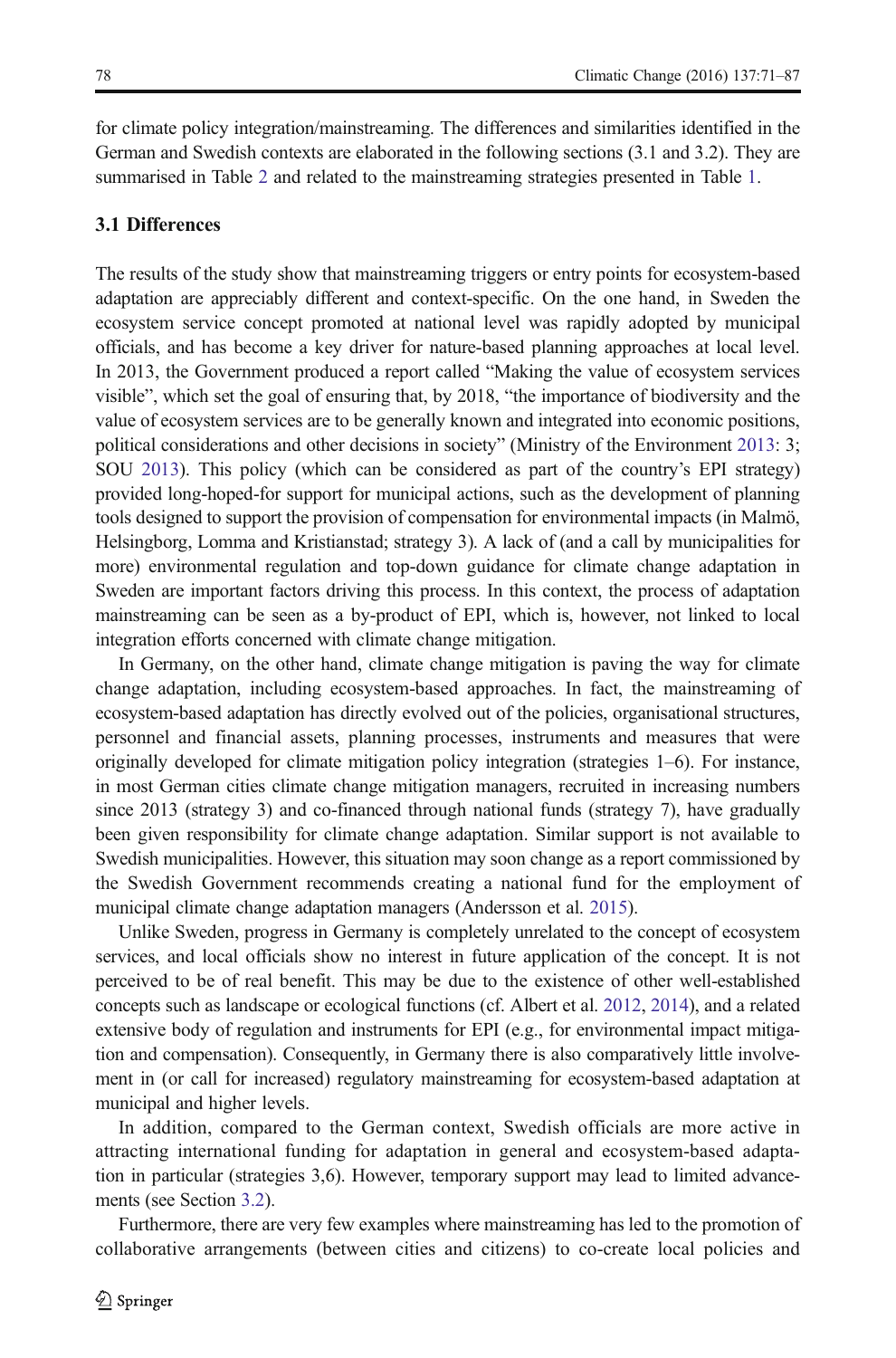<span id="page-8-0"></span>

Fig. 2 Mainstreaming framework: Strategies and levels of mainstreaming. Note that the mainstreaming framework can be applied to organisations at all levels. The different mainstreaming strategies are complementary. (cf. Table [1](#page-2-0)). Source: Adapted from Wamsler [\(2014](#page-15-0)). Managerial mainstreaming includes here internal mainstreaming activities; inter-organisational mainstreaming comprises educational mainstreaming activities

practices while the few exceptions tend to come from Germany (strategy 6, cf. Section [3.1](#page-7-0)). Examples are financial incentives, citizen competitions and cooperation aimed at reducing soil sealing and increasing greening on private lots, and appointing local 'godparents' to support the maintenance and flood control of local stretches of water. The low level of citizen participation in Sweden was also confirmed by a recent self-assessment of local processes for sustainable development, where citizen participation was ranked last in many municipalities, such as Helsingborg (ICLEI Europe [2015](#page-14-0)).

Another difference is that formal planning frameworks (comprehensive plans) show more evidence of adaptation mainstreaming in Sweden (strategy 5). This relates to the fact that, overall, these frameworks are more recent and thus reflect new ideas and developments. In contrast, informal planning is seen as key to promoting ecosystem-based adaptation in Germany due to the highly regulated and time-consuming formal planning processes (strategy 5).<sup>7</sup>

Finally, German municipalities tend to focus on ecosystem-based adaptation to heat stress rather than floods, while the reverse is true in Sweden, partially explained by geographical differences. However, in Sweden "new" emerging hazards (such as heat) receive less attention,

<sup>7</sup> In those German cities where previous mainstreaming experience was relatively low, the development of informal (strategic urban development) plans were an important trigger for mainstreaming.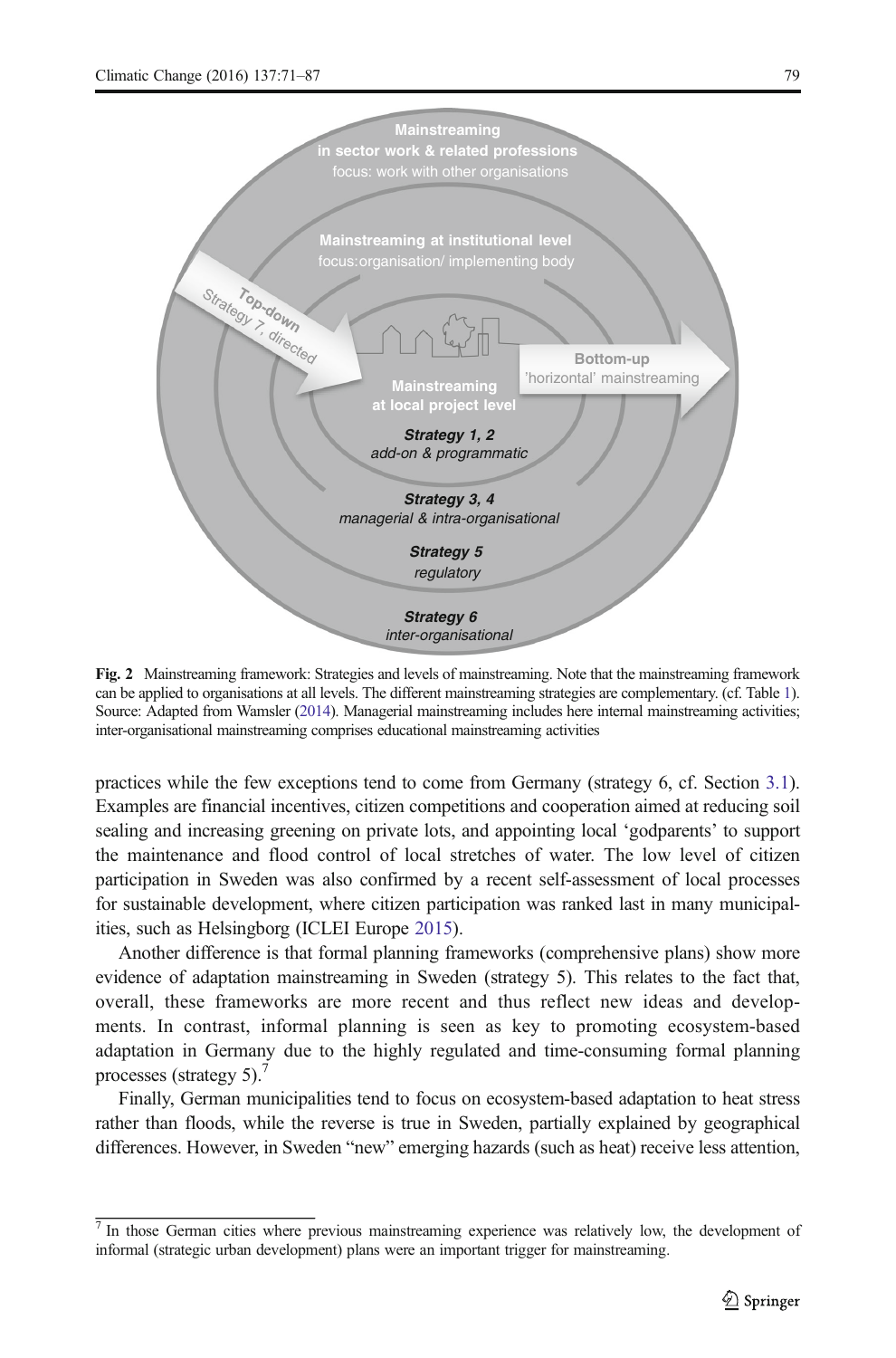<span id="page-9-0"></span>despite the fact that heatwaves have resulted in higher national death rates than floods (Johansson and Mobjörk [2009](#page-14-0)).

### 3.2 Similarities

The results show that in both countries, ecosystem-based approaches to adaptation are receiving increasing attention and all levels of mainstreaming have to some extent been addressed in practice (Table [1](#page-2-0), Fig. [2\)](#page-8-0). This has led to patterns of change in normative (e.g., political leadership, overall policy frameworks, policy-making culture), organisational (e.g., integrated departments, new coordination mechanisms) and procedural factors (e.g., climate assessment procedures). More specifically, in both countries it has led to changes in on-theground measures (Table [1,](#page-2-0) strategies 1, 2), municipalities' organisational structures and assets (Table [1,](#page-2-0) strategies 3, 4), formal and informal policies and instruments (Table [1](#page-2-0), strategy 5), external cooperation and networking (Table [1](#page-2-0), strategy 6), and related professional jargon.

In both countries, a high level of involvement in some mainstreaming activities compensates, to some extent, for a lack of progress in other areas. A lack of (national or municipal) legislation and political support (Table [1,](#page-2-0) strategy 7) is, for instance, compensated by dedicated civil servants working at local level who streamline and regulate activities within their sphere of influence, submit applications for external (international or national and regional) adaptation funding, and push to join adaptation-related networks (e.g., Majors Adapt in Germany<sup>8</sup> and ICLEI – Local Governments for Sustainability in Sweden). Strategic engagement in backing individual activities with other activities at all levels of mainstreaming is, however, absent.

In fact, in both countries the mainstreaming of ecosystem-based adaptation can be mainly seen as 'indirect integration' (Lenschow [1999\)](#page-14-0), i.e., a rather unplanned process, which is still in its infancy<sup>9</sup>, and very few explicit (adaptation-targeted) on-the-ground measures have been implemented (strategies 1–2). Ecosystem-based adaptation involves different types of on-theground measures, including the creation, conservation, restoration and management of ecosystems provided by green and blue infrastructure (Colls et al. [2009](#page-13-0); IPCC [2014](#page-14-0)). More specifically, measures can include re-naturalizing river systems; maintaining or enhancing the quantity and quality of urban green; promoting the use of vegetation adapted to local conditions/climate; and ensuring ventilation from cooler areas outside the city through waterway and green areas (Geneletti and Zardo [2016;](#page-14-0) EEA [2012;](#page-14-0) Wamsler et al. [2016](#page-16-0)). Concrete measures thus involve a wide range of ecosystem management activities consisting of bluegreen infrastructure components (such as parks, gardens, trees in streets, permeable surfaces, green roofs and walls, urban wetlands, watercourses, ponds and lakes) that can have climate risk reduction both as an intended (explicit) or unintended (implicit) aim or co-benefit (Wamsler et al. [2016](#page-16-0)).

The results show that some measures dominate (i.e., maintenance, development or increase of urban vegetation in streets, parks, green corridors and other public or private areas and green roofs), whilst ecological storm water management systems seem to receive more attention in Swedish municipalities. The latter is linked to individual champions and related flagship projects (such as Augustenborg in Malmö).

<sup>8</sup> Note that Majors Adapt set up by the European Commission in 2014 evolved out of the Covenant of Mayors initiative on climate change mitigation. The described similarity thus also links to the identified differences between Germany and Sweden regarding the adaptation-mitigation link discussed in Section 3.1.

<sup>&</sup>lt;sup>9</sup> This statement is based on both the interviewees' own statements/self-assessments and the data analysis described in Section 2.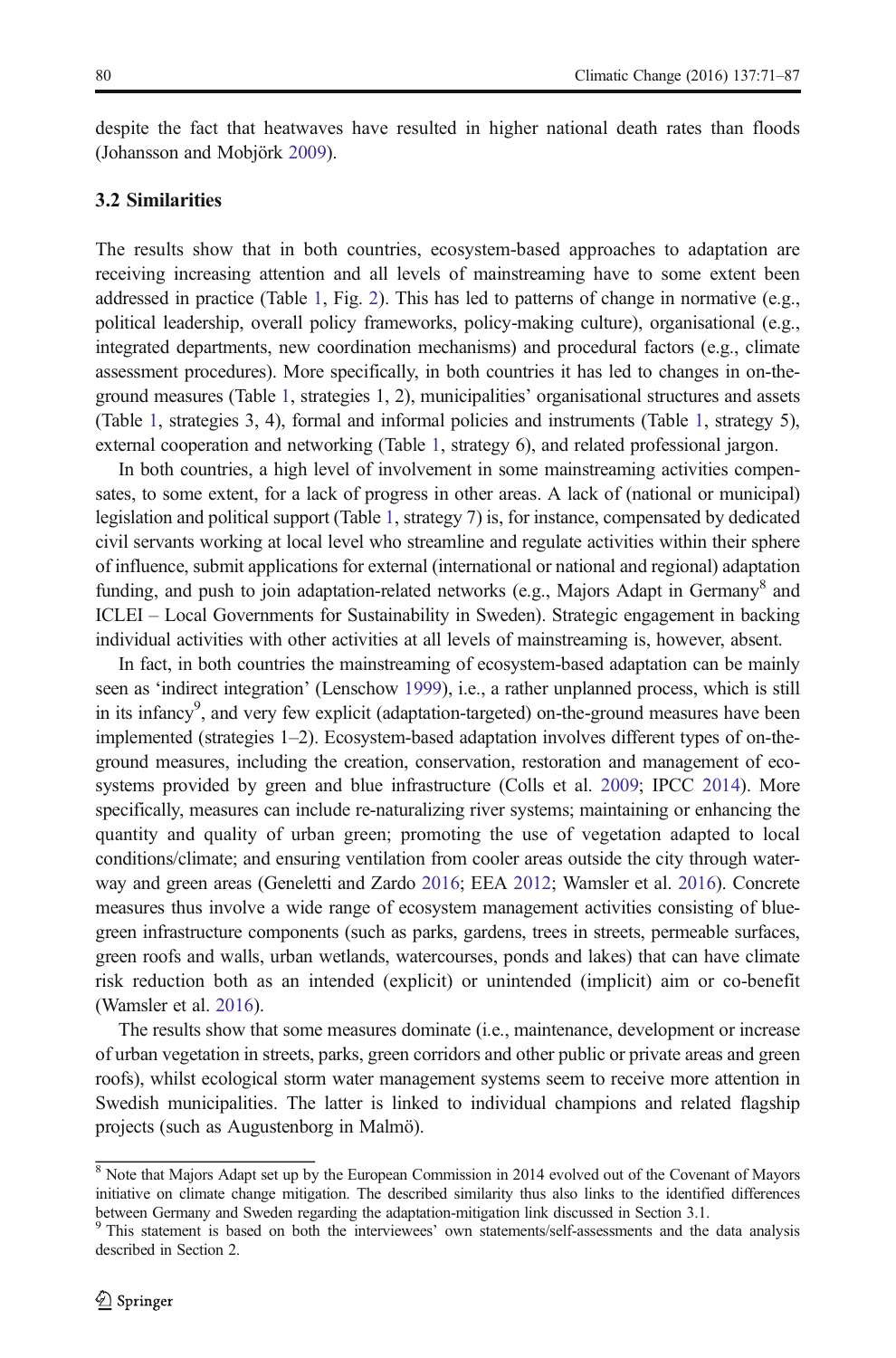In addition, ecosystem-based approaches to climate change adaptation are so far not labelled or systematised in any way in Germany and Sweden, illustrated by the following statement from a German official: "We deal with the issue of adaptation in a very broad or general sense, and the differentiation between constructive [engineering-focused] and other types of adaptation measures is, in practice, not yet a topic. We are not there yet. […] We still have a 'smörgåsbord' of ideas; we still don't have an overview. This will come with further conceptualization. Then we will perhaps start to systematise, and then perhaps also see where we have deficits, where we could advance adaptation in different ways." This also applies to the still lacking consideration of urban–rural linkages of ecosystem services and related measures.

So far, the majority of progress has been achieved through externally-financed research or pilot projects (e.g., the *GreenClimaAdapt 2009–2013* project financed by the European Union in Malmö, and ExWoSt project 2009–2013 in Nürnberg and Regensburg financed by the German Federal Ministry for the Environment, Nature Conservation and Nuclear Safety). In both countries, implicit measures (which have adaptation co-benefits) are often linked to an increasing commitment to environmental planning (which can be linked to overall [nonspecific] EPI) and a push for more-integrated flood risk management. While work on flood management remains dominated by technical (engineering-focused) flood protection measures, current European Union initiatives increasingly support integrated approaches that promote ecosystem-based adaptation (EU [2007](#page-15-0); StMUG [2014](#page-15-0)).

Consistent with earlier work on EPI and adaptation mainstreaming (e.g., Burch [2010](#page-13-0); Dannevig et al. [2012;](#page-13-0) Lenschow [2002](#page-14-0); Van den Bergh et al. [2011\)](#page-15-0), the ability of all German and Swedish municipalities to implement mainstreaming was found to be dependent on a range of contextual factors, such as existing legislation, the level of commitment of individual officials and the size of the city and its resources. However, it was also linked to municipalities' prior policy integration/mainstreaming experience (Section [3.1\)](#page-7-0).

In fact, in Germany and Sweden civil servants build on EPI and adjust established mainstreaming structures processes and instruments for ecosystem services or climate change mitigation in order to engage in ecosystem-based adaptation within their 'normal' activities. Ecosystem-based adaptation is consequently most advanced in those municipalities where earlier mainstreaming efforts have been successful. In this context, the previous creation of decentralized structures that promote inter-disciplinary and inter-departmental planning, and the appointment of officials who are responsible for mainstreaming, was identified to be crucial. In contrast, success is limited when ecosystem-based adaptation was not linked to existing planning structures and processes, often a result from externally funded engagement. For instance, in Malmö the municipal climate adaptation strategy was created by the Environment Department as a deliverable for the European Union-funded project GRaBS (Green and Blue Space Adaptation for Urban Areas and Eco Towns), which ended in 2011. Municipal staff report that the plan "[...] was never formally used".<sup>10</sup>

While in theory, ecosystem-based adaptation is framed as a comprehensive approach, rooted in ecosystem services and climate change adaptation research (Chong [2014;](#page-13-0) Uy and Shaw [2012\)](#page-15-0), current practice in both countries is fragmented, and it is not necessarily

 $\frac{10}{10}$  In contrast, Munich's currently developed adaptation strategy evolved from activities for climate change mitigation (e.g., climate assessments), was pushed internally by municipal staff, is now supported through lasting changes in personnel assets, working structures and policy support, and actively involves 7 departments and ca. 60 municipal staff members.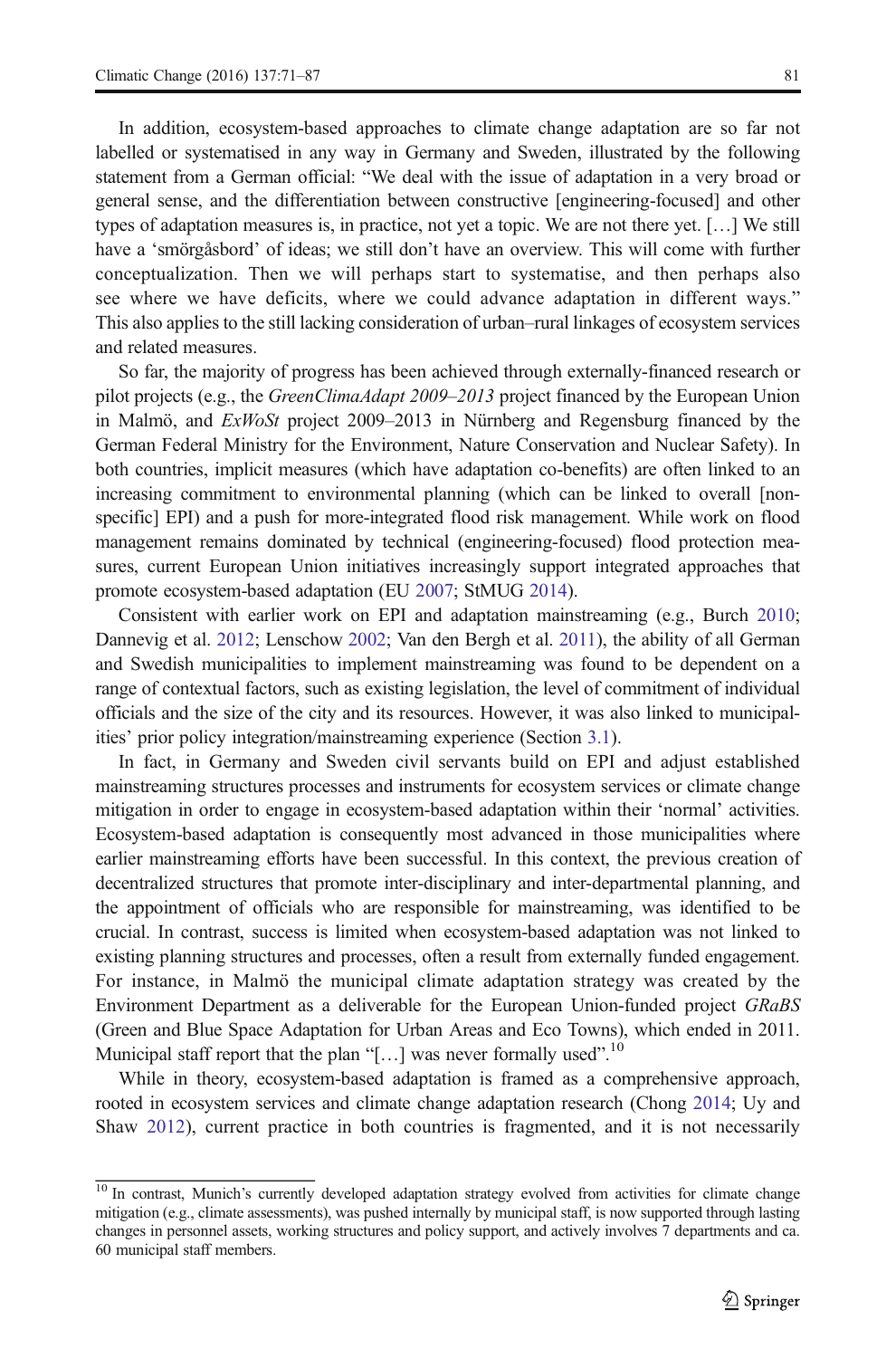supported by theory. For instance, heat and flood risk policies are compartmentalized (strategy 5), and related (ecosystem-based) activities are developed and implemented independently (strategies 1–2). This is linked to the fact that only flood protection receives highlevel guidance (from core legislative powers and other actors at European, national and regional levels; vertical mainstreaming [Fig. [2\]](#page-8-0)). As for heat and other climate-related risks, mainstreaming is mainly associated with the work of departments that encourage or coordinate adaptation, but have little authority (horizontal mainstreaming [Fig. [2\]](#page-8-0); cf. Jacob and Volkery [2004](#page-14-0); Nunan et al. [2012](#page-15-0)).

In addition, in both Germany and Sweden mainstreaming has, so far, only resulted in a limited extension of municipalities' networks with other stakeholders (strategy 6). This creates challenges for effective and efficient adaptation since governance and problem scales (e.g. municipal borders, climate hazards and ecosystems) generally do not match and, thus, require cooperation with other planning and decision-making levels (Dewulf et al. [2015](#page-13-0)). Cooperation with neighbouring municipalities and regional bodies tends to be confined to flood risk management.

There are, furthermore, very few efforts to collaborate with citizens for the co-creation of local policies and practices (see also Section [3.2](#page-9-0)), which supports the outcomes of a recent survey of ecosystem-based adaptation (Brink et al. [2016\)](#page-13-0). This contrasts with climate change mitigation, where cooperation and collaborative arrangements between local authorities and residents are seen as vital to achieving sustainable change. The basic tenet here is that citizens (either as individuals or as members of groups) can, and should, play an important part in related efforts (cf. Gausset and Hoff [2013;](#page-14-0) Hoff and Gausset [2015](#page-14-0)). This discrepancy between climate change mitigation and adaptation illustrates a generally low consideration of the adaptationmitigation interface, even when related processes and structures are linked (see Section [3.1\)](#page-7-0).

#### 4 Discussion and conclusions

This study provides important insights into potential pathways for mainstreaming ecosystembased adaptation in municipal planning to foster comprehensive climate policy integration and sustainable transformation. The results show that municipalities that have already successfully integrated other cross-cutting issues are more likely to make progress in adaptation mainstreaming, which stands in contrast to previous studies (Agrawala and Van Aalst [2008](#page-13-0); Kok and de Coninck [2007\)](#page-14-0).

The results provide empirical evidence that, while the entry points for ecosystem-based adaptation mainstreaming are diverse, progress is driven by the commitment of municipalities to cross-cutting issues other than adaptation. Municipalities' involvement in environmental planning and EPI (in Germany and Sweden), their support for the ecosystem services concept (in Sweden) or climate change mitigation (in Germany), provides the necessary structures, processes and instruments and paves the way for progress in adaptation mainstreaming. Ecosystem-based adaptation is thus more advanced in those municipalities where previous mainstreaming efforts linked to EPI have been successful.

Environmental policy integration and planning can thus be seen as the precursor to current progress in the mainstreaming of ecosystem-based adaptation. Both Sweden and Germany are considered forerunners of EPI in Europe (Hertin and Berkhout [2001;](#page-14-0) Jordan and Lenschow [2000](#page-14-0); Lenschow [2002](#page-14-0); Müller [2002;](#page-15-0) Persson et al. [2015](#page-15-0)). Beginning in the 1980s, many municipalities have improved their organisational structures and planning policies in ways that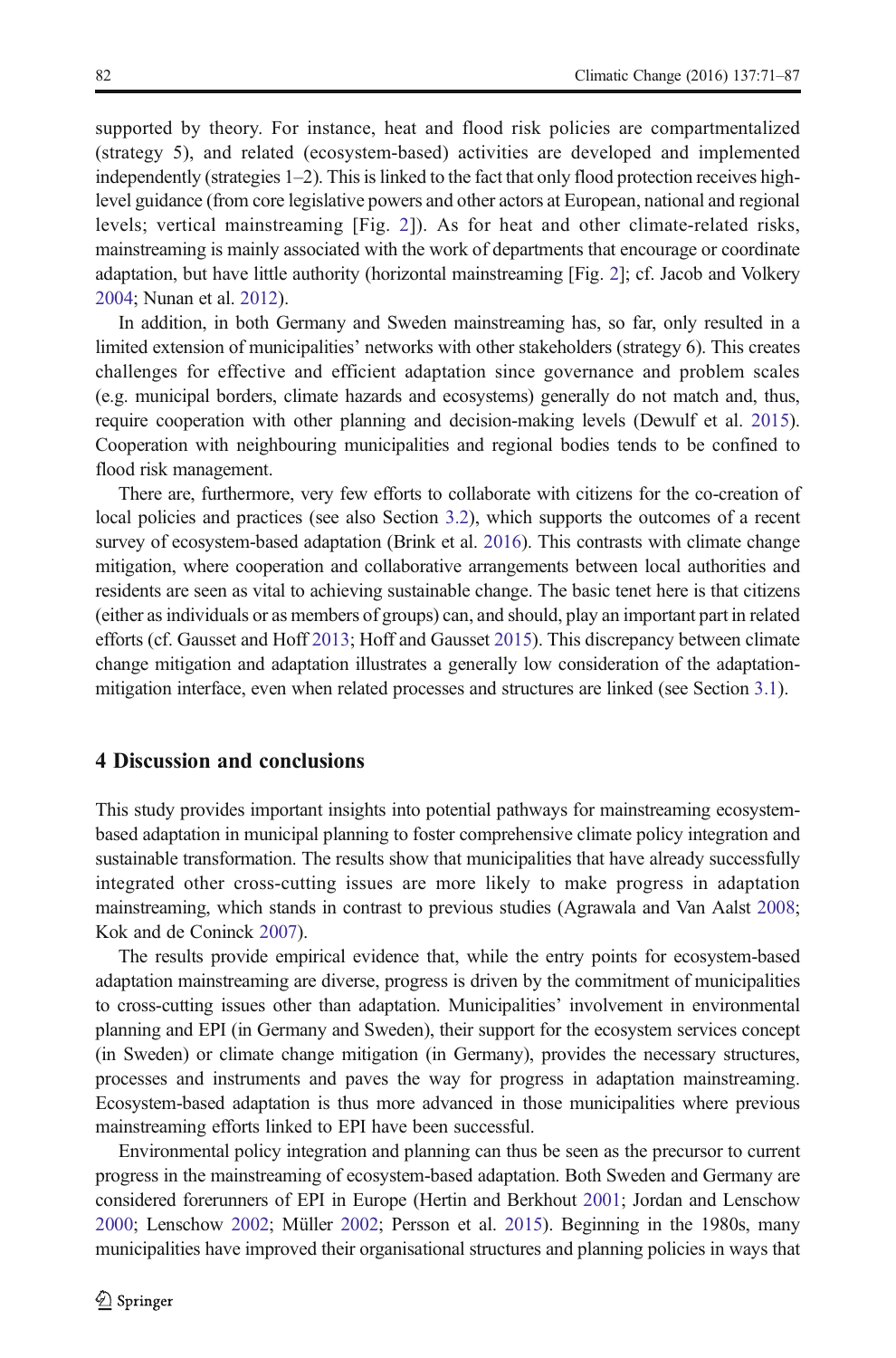support environmental mainstreaming. This, in turn, has enhanced organisational structures, processes and instruments that support the integration of emerging, cross-cutting issues.

Nevertheless, the results also revealed fragmented climate policy integration, i.e., the disconnection of mainstreaming processes focused on climate change mitigation and adaptation, and a general mitigation–adaptation dichotomy<sup>11</sup>, which can hamper sustainable transformation. There is increasing consensus that sustainable municipal development requires integrated planning practice and policies that include both climate change mitigation and adaptation considerations (Swart and Raes [2007;](#page-15-0) IPCC [2014](#page-14-0)). This mitigation–adaptation interface has high priority in research and innovation in addressing climate change in cities (EC 2015).

In Germany, further promotion of the (so far rather spurned) ecosystem services concept by rephrasing it in line with the concept of nature-based solutions might increase its acceptance in municipal planning and help to foster mainstreaming. Research on the benefits of ecosystem-based adaptation and its mainstreaming at local level should be extended, as in both countries externally-funded projects and studies have promoted its adoption in practice.

Regardless of the actual triggers and entry points, this study also highlights the fact that different mainstreaming strategies can complement and reinforce each other. A firm commitment to certain activities can, to some extent, compensate for a lack of progress in other areas. Sustainable change will, however, remain elusive as long as our understanding of mainstreaming remains naïve; it is the organisations themselves that need to change, rather than only 'mainstreaming' change in selected on-the-ground measures.

Furthermore, the results show a lack of citizen involvement in ecosystem-based adaptation, as has been found in other European and international contexts (Naumann et al. [2011](#page-15-0); Brink et al. [2016\)](#page-13-0). This is unfortunate since local adaptation policies and planning should create conditions that foster autonomous adaptation at the private household level, and provide public adaptation when autonomous adaptation is insufficient or fails to take place (Stern [2007](#page-15-0); IPCC [2001](#page-14-0)). Further research is needed on the potential role of citizen–city collaboration in creating change in local policies and practices.

We conclude that systematic adaptation mainstreaming (which addresses all levels of mainstreaming) is a promising avenue for promoting sustainability transformations, independent of local triggers or entry points, but requires comprehensive climate policy integration to avoid further compartmentalization. We therefore call for more research on the role of inclusive (as opposed to fragmented) climate policy integration and related impact assessments to advance sustainable planning and transformation.

Acknowledgments This study was carried out as part of the "Sustainable Urban Transformation for Climate Change Adaptation" research project funded by the Swedish Research Council (FORMAS). We especially thank the municipalities that participated in this study. Thanks also go to Ebba Brink, Henner Busch, Sanna Ståhlhammar, Thomas Beery, Christopher Lüderitz and Adelina Osmani for their input in this or previous studies.

Open Access This article is distributed under the terms of the Creative Commons Attribution 4.0 International License (http://creativecommons.org/licenses/by/4.0/), which permits unrestricted use, distribution, and reproduction in any medium, provided you give appropriate credit to the original author(s) and the source, provide a link to the Creative Commons license, and indicate if changes were made.

 $\frac{11}{11}$  Such dichotomy has also been identified in other planning-related studies (e.g., Biesbroek et al. [2009\)](#page-13-0).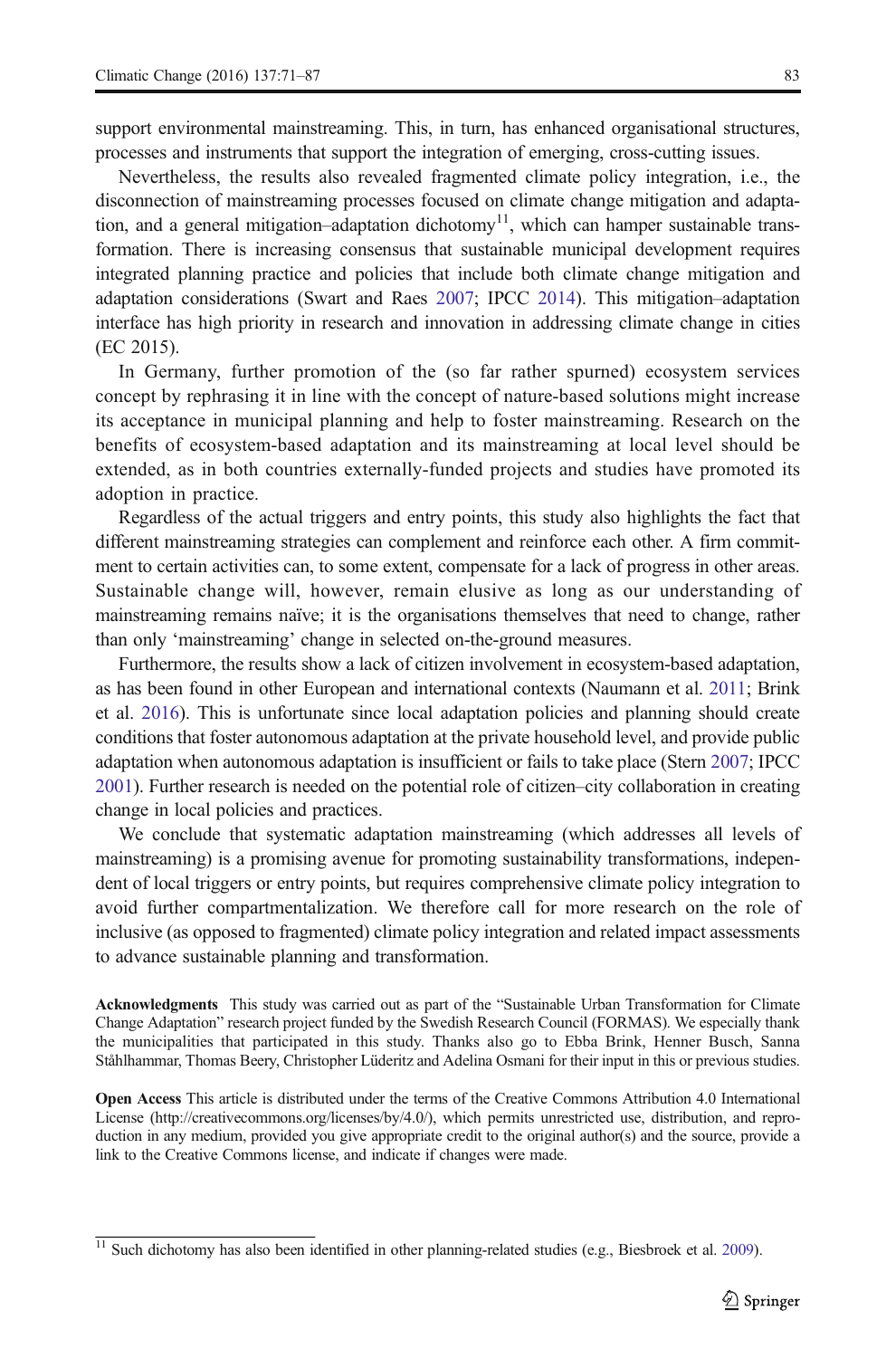# <span id="page-13-0"></span>References

- Agrawala S, Van Aalst M (2008) Adapting development cooperation to adapt to climate change. Clim Pol 8:183–193
- Albert C, von Haaren C, Galler C (2012) Ökosystemdienstleistungen: Alter Wein in neuen Schläuchen oder ein Impuls für die Landschaftsplanung? Naturschutz und Landschaftsplanung 44:142–148
- Albert C, Aronson J, Fürst C, Opdam P (2014) Integrating ecosystem services in landscape planning. Landsc Ecol 29:1277–1285
- Andersson L, Bohman A, van Well L, Jonsson A, Persson G, och Farelius J (2015) Underlag till kontrollstation 2015 för anpassning till ett förändrat klimat. SMHI Klimatologi Nr 12, SMHI, Norrköping, Sverige
- Andrade A, Córdoba R, Dave R, Girot P, Herrera-F B, Munroe R, Oglethorpe J, Paaby P, Pramova E, Watson J, Vergara W (2011) Draft principles and guidelines for integrating ecosystem-based approaches to adaptation in project and policy design. Policy brief, CATIE no. 46
- Bateson G (1979) Mind and nature: a necessary unity advances in systems theory, complexity, and the human sciences. Hampton Press, New Jersey, USA
- Benson C, Twigg J, Rossetto T (2007) Tools for mainstreaming disaster risk reduction: guidance notes for development organizations. ProVention Consortium, Geneva, Switzerland
- Berkhout F, Bouwer LM, Bayer J, Bouzid M, Cabeza M, Hanger S, Hof A, Hunter P, Meller L, Patt A, Pfluger B, Rayner T, Reichardt K, van Teeffelen A (2015) European policy responses to climate change: progress on mainstreaming emissions reduction and adaptation. Reg Environ Chang 15(6): 949–959
- BfN (2012) Ökosystembasierte Ansätze zur Klimaanpassung und zum Klimaschutz im deutschsprachigen Raum. Project of the Federal Office for Nature Conservation (BfN), Bonn, Germany
- Biesbroek GR, Swart RJ, van der Knaap WGM (2009) The mitigation-adaptation dichotomy and the role of spatial planning. Habitat Int 33(3):230–237
- Brink E, Aalders T, Hoffmann A, von Schuckmann L, Riewerts B, Rau AL, Negrut L, Feller RL, Meyer M, von Wehrden H, Abson D, Wamsler C (2016) Cascades of green: a review of ecosystem-based adaptation in urban areas. Glob Environ Chang 36:111–123
- Burch S (2010) Transforming barriers into enablers of action on climate change: insights from three municipal case studies in British Columbia, Canada. Glob Environ Chang 20:287–297
- Casado-Asenio J, Steurer R (2012) CLIP-IN: climate policy integration in federal states: adaptation, mitigation and sustainable development in Austria, Germany and Switzerland. Analytical framework. Institute for Forest, Environmental, and Natural Resource Policy, Berlin, Germany
- CBD (2009) Connecting biodiversity and climate change mitigation and adaptation: report of the second ad hoc technical expert group on biodiversity and climate change (AHTEG). CBD Technical Series No. 41, Montreal, Canada
- Chong J (2014) Ecosystem-based approaches to climate change adaptation: progress and challenges. Int Environ Agreements Polit Law Econ 14:391–405
- Collier U (1994) Energy and environment in the European Union. Aldershot-Avebury, UK
- Collier U (1997) Sustainability, subsidiarity and deregulation: new directions in EU environmental policy. Environ Pol 6(2):1–23
- Colls A, Ash N, Ikkala N (2009) Ecosystem-based Adaptation: a natural response to climate change. IUCN, Gland, Switzerland, 16 pp
- Corbin J, Strauss A (1990) Grounded theory research: procedures, canons, and evaluative criteria. Qual Sociol 13(1):3–21
- Daily GC, Matson P (2009) Ecosystem services: from theory to implementation. Proc Natl Acad Sci U S A 105: 9455–9456
- Daily GC, Polasky S, Goldstein J, Kareiva PM, Mooney HA, Pejchar L, Ricketts TH, Salzman J, Shallenberger R (2009) Ecosystem services in decision making: time to deliver. Front Ecol Environ 7:21–28
- Dalal-Clayton B, Bass S (2009) The challenges of environmental mainstreaming: experiences of integrating environment into development institutions and decisions. Environmental Governance No. 3. IIED, London, UK
- Dannevig H, Rauken T, Hovelsrud G (2012) Implementing adaptation to climate change at the local level. Local Environ 17:597–611
- DC (2014) The global green economy index (GGEI) 2014. 4th Edition. Dual Citizen (DC) LLC, Washington, New York
- Dewulf A, Meijerink S, Runhaar H (2015) Editorial for the special issue on the governance of adaptation to climate change as a multi-level, multi-sector and multi-actor challenge: a European comparative perspective. J Water Clim Chang 6(1):1–8
- DWD (2014) Deutscher Klimaatlas. Deutscher Wetterdienst (DWD), Geschäftsbereich des Bundesministeriums für Verkehr und Digitale Infrastruktur (BMVI), Offenbach, Germany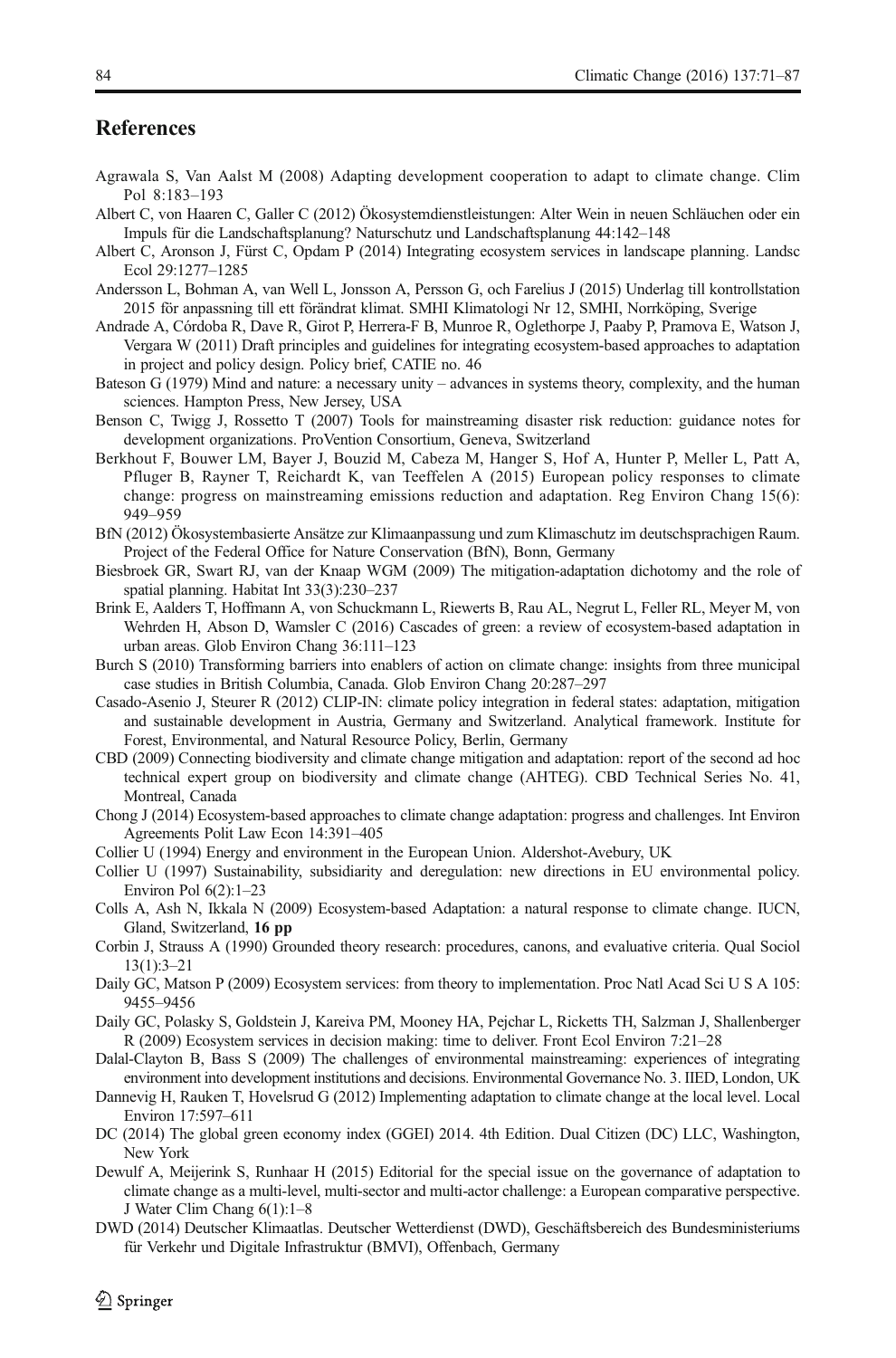- <span id="page-14-0"></span>EC (European Commission) (2015) Towards an EU research and innovation policy agenda for nature-based solutions and re-naturing cities. Final report of the Horizon 2020 expert group on 'nature-based solutions and re-naturating cities'. Directorate-General for Research and Innovation, EC, Luxembourg
- EEA (2012) Urban adaptation to climate change in Europe: Challenges and opportunities for cities together with supportive national and European policies. European Environmental Agency (EEA). Technical report No 2/2012, 143 pp

Eggenberger M, Partidario M (2000) Development of a framework to assist the integration of environmental, social and economic issues in spatial planning. Impact Assess Proj Apprais 18(3):201–207

- EU (European Union) (2007) Directive 2007/60/EC of the European Parliament and of the Council of 23 October 2007 on the assessment and management of flood risks. Off. J. Eur. Union L288/27
- ICLEI Europe (2015) Local authorities self-assessment of Local Agenda 21. Free, online self-assessment tool for local governments to evaluate processes and progress towards sustainable development. ICLEI
- Gaffin SR, Rosenzweig C, Kong A (2012) Adapting to climate change through urban green infrastructure. Nat Clim Chang 2(10):704–704
- Gausset Q, Hoff, J (eds) (2013) Citizen driven environmental action. J Transdiscipl Environ Stud 12(1):1–3
- Geneletti D, Zardo L (2016) Ecosystem-based adaptation in cities: an analysis of European urban climate adaptation plans. Land Use Policy 50:38–47
- Glaser BG, Strauss AL (1967) The discovery of grounded theory. Aldine de Gruyter, New York, New York, USA Glaser BG, Strauss AL (1980) Time for dying (first published in 1968). Aldine de Gruyter, New York
- Hertin J, Berkhout, F (2001) Ecological modernisation and EU environmental policy integration. SPRU
- Electronic Working Paper Series paper no. 72, University of Sussex, Brighton, UK Hoff J, Gausset Q (eds) (2015) Community governance and citizen driven initiatives in climate change
- mitigation. Routledge/Earthscan, London, UK
- Holden S (2004) Mainstreaming HIV/AIDS in development and humanitarian programmers. Oxfam GB, Oxford
- SMHI (Sveriges Meteorologiska och Hydrologiska Institut) (2011) Klimatanalys för Skåne län. Norrköping

IPCC (2001) Third assessment report (TAR). Cambridge University Press, Cambridge, UK

- IPCC (2012) Managing the risks of extreme events and disasters to advance climate change adaptation. SREX report. Cambridge University Press, Cambridge, UK
- IPCC (Intergovernmental Panel on Climate Change) (2014) Climate change 2014: impacts, adaptation, and vulnerability. Cambridge University Press, Cambridge, UK
- Jacob K, Volkery A (2004) Institutions and instruments for government self-regulation: environmental policy integration in a cross-country perspective. J Comp Policy Anal Res Pract 6:291–309
- Johansson B, Mobjörk M (2009) Climate adaptation in Sweden: organization and experiences. FOI, Stockholm, Sweden
- Jones HP, Hole DG, Zavaleta ES (2012) Harnessing nature to help people adapt to climate change. Nat Clim Chang 2:504–509
- Jordan A, Lenschow A (2000) Greening the European Union: what can be learned from the 'leaders' of EU environmental policy. Eur Environ 10(3):109–120
- Jordan A, Lenschow A (2010) Environmental policy integration: a state of the art review. Environ Policy Gov 20: 147–158
- Jost GF, Jacob K (2004) The climate change policy network in Germany. Eur Environ 14:1–15
- Kok MTJ, de Coninck HC (2007) Widening the scope of policies to address climate change: directions for mainstreaming. Environ Sci Pol 10:587–599
- La Trobe S, Davis I (2005) Mainstreaming disaster risk reduction: a tool for development Organizations. Tearfund, UK
- Lafferty W (2002) Adapting government practice to the goals of sustainable development. Improving governance for sustainable development. OECD Seminar 22–23 November 2001, OECD, Paris, France
- Länsstyrelsen i Skåne län (2014) Biologisk mångfald i de skånska kommunernas planeringsunderlag och verksamheter. Malmö, Länsstyrelsen i Skåne län
- Layder D (2005) Sociological practice: linking theory and social research (first published in 1998). Sage, London
- Lenschow A (1999) The greening of the EU: the common agricultural policy and the structural funds. Environ Plan C 17:91–108
- Lenschow A (ed) (2002) Environmental policy integration: greening sectorial policies in Europe. Earthscan, London, UK
- Mazey S (2002) Gender mainstreaming strategies in the EU. Fem Leg Stud 10:227–240
- Ministry of the Environment (2013) Making the value of ecosystem services visible: proposals to enhance wellbeing through biodiversity and ecosystem services. Stockholm, Sweden
- Mullally G, Dunphy, NP (2015) State of play review of environmental policy integration literature. Research Series Paper No. 7. National Economic and Social Council, Dublin, Ireland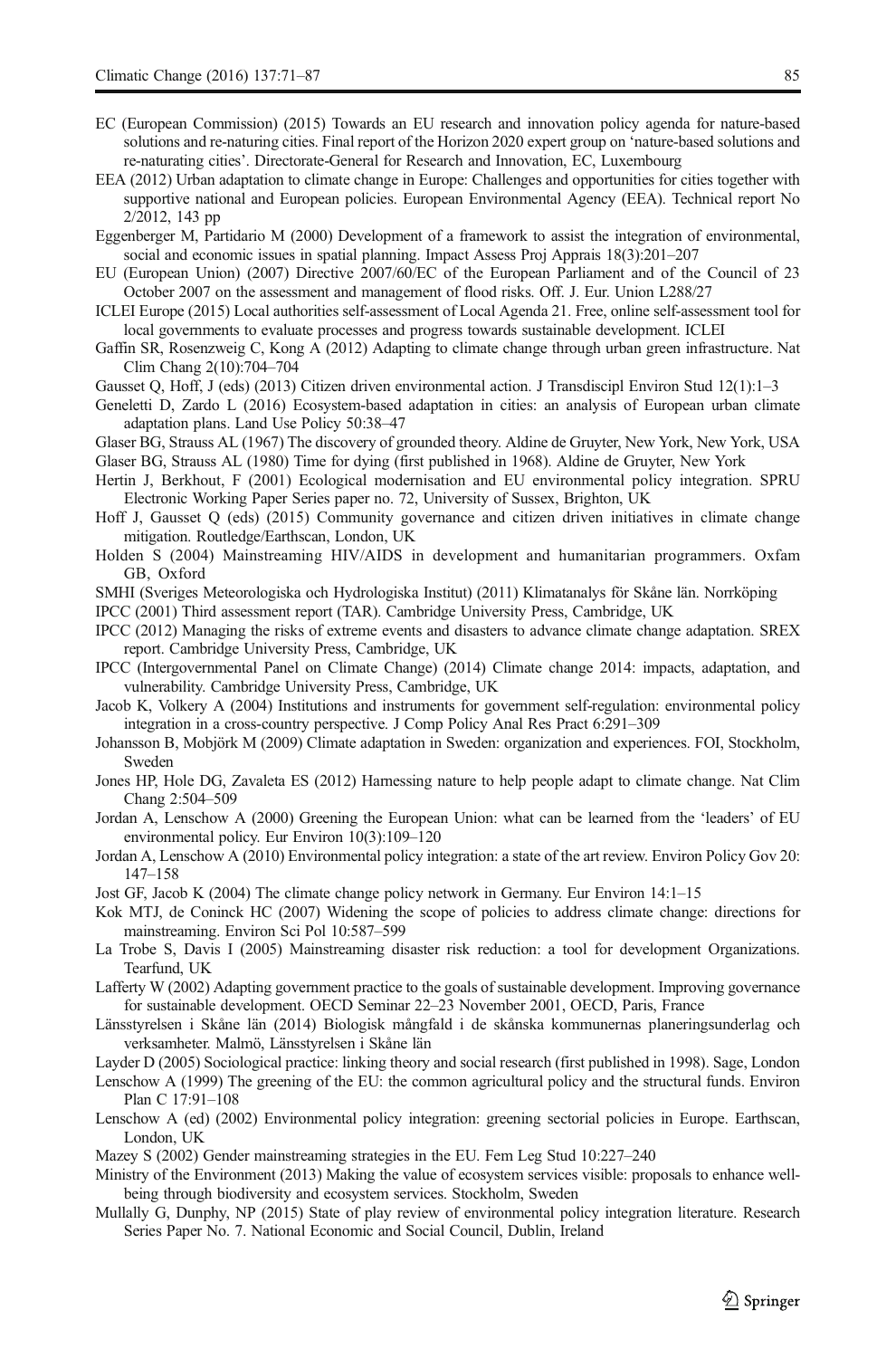- <span id="page-15-0"></span>Müller E (2002) Environmental policy integration as a political principle: the German case and the implications of European policy. In: Lenschow A (ed) Environmental policy integration. Earthscan, London, UK, pp 59–79
- Munang R, Thiaw I, Alverson K, Mumba M, Liu J, Rivington M (2013) Climate change and ecosystem-based adaptation: a new pragmatic approach to buffering climate change impacts. Curr Opin Environ Sustain 5(1):67–71
- Naumann S, Anzaldua G, Berry P, Burch S, Davis M, Frelih- Larsen A, Gerdes H, Sanders M (2011) Assessment of the potential of ecosystem-based approaches to climate change adaptation and mitigation in Europe. Final report to the European Commission, DG Environment. Ecologic institute and Environmental Change Institute, Oxford University Centre for the Environment, UK
- Naumann S, Kaphengst T, McFarland K, Stadler J (2014) Nature-based approaches for climate change mitigation and adaptation. The challenges of climate change – partnering with nature. German Federal Agency for Nature Conservation (BfN), Bonn, Germany
- Nunan F, Campbell A, Foster E (2012) Environmental mainstreaming: the organizational challenges of policy integration. Public Adm Dev 32(3):262–277
- Ojea E (2015) Challenges for mainstreaming ecosystem-based adaptation into the international climate agenda. Curr Opin Environ Sustain 14:41–48
- Pasquini L, Cowling, R (2014) Opportunities and challenges for mainstreaming ecosystem-based adaptation in local government: evidence from the Western Cape, South Africa. Environment, Development and Sustainability 1–20
- Pelling M, O'Brien K, Matyas D (2014) Adaptation and transformation. Clim Chang. Online first
- Persson (2004) Environmental policy integration: an introduction. PINTS Policy Integration for Sustainability, background paper, Stockholm Environment Institute (SEI), Sweden
- Persson Å, Eckerberg K, Nilsson M (2015) Institutionalization or wither away: 25 years of environmental policy integration in Swedish energy and agricultural policy. Environ Plan C doi[:10.1177/0263774X15614726](http://dx.doi.org/10.1177/0263774X15614726)
- Picciotto R (2002) The logic of mainstreaming: a development evaluation perspective. Evaluation 8:322–339
- Revi A, Satterthwaite D, Aragón-Durand F, Corfee-Morlot J, Kiunsi R, Pelling M, Roberts D, Solecki W, Pahwa Gajjar S, Sverdlik A (2014) Towards transformative adaptation in cities: the IPCC's fifth assessment. Environ Urban 26:11–21
- Sitas N, Prozesky H, Esler K, Reyers B (2014) Exploring the gap between ecosystem service research and management in development planning. Sustainability 6:3802–3824
- SOU (2007) Sweden facing climate change threats and opportunities. Final report from the Swedish commission on climate and vulnerability. Stockholm, Sweden
- SOU (2013) Making the value of ecosystem services visible. Proposals to enhance well-being through biodiversity and ecosystem services. Swedish Government Enquiries. SOU 2013:68, Stockholm
- Stern N (2007) Policy responses for adaptation. Stern review on the economics of climate change. HM Treasury, London, UK
- StMUG (Bayerisches Staatsministerium für Umwelt und Gesundheit) (2014) Handlungsanleitung zur Erarbeitung von Hochwasserrisikomanagement-Plänen in Bayern. StMUG, Munich, Germany
- Strauss AL, Corbin J (1998) Basics of qualitative research. Techniques and procedures for developing grounded theory, 2nd edn. Sage, Thousand Oaks, CA
- Swart R, Raes F (2007) Making integration of adaptation and mitigation work: mainstreaming into sustainable development policies? Clim Pol 7:288–303
- Turnpenny J, Russel D, Jordan A (2014) The challenge of embedding an ecosystem services approach: patterns of knowledge utilisation in public policy appraisal. Environ Plan C Gov Policy 32:247–262
- Uittenbroek CJ, Janssen-Jansen LB, Runhaar H (2013) Mainstreaming climate adaptation into urban planning: overcoming barriers, seizing opportunities and evaluating the results in two Dutch case studies. Reg Environ Chang 13(2):399–411. doi[:10.1007/s10113-012-0348-8](http://dx.doi.org/10.1007/s10113-012-0348-8)
- UNISDR (2005) Hyogo framework for action 2005–2015: building resilience of nations and communities to disasters. World conference on disaster reduction, Kobe, Hyogo, Japan
- United Nations (1987) Our common future Brundtland report. Oxford University Press, Oxford, UK
- Uy N, Shaw R (eds) (2012) Ecosystem-based adaptation. Emerald Group Publishing Ltd, Bradford, UK
- Van Asselt H, Rayner T, Persson Å (2015) Climate policy integration, in Bäckstrand K, Lövbrand E. (eds) Research handbook on climate governance. Edward Elgar, Cheltenham, UK, chapter 34 24:388–399
- Van den Bergh JCJM, Truffer B, Kallis G (2011) Environmental innovation and societal transitions: introduction and overview. Environ Innov Soc Transit 1:1–23
- Vignola R, Locatelli B, Martinez C, Imbach P (2009) Ecosystem-based adaptation to climate change: what role for policy-makers, society and scientists? Mitig Adapt Strateg Glob Chang 14:691–696
- von Bertalanffy L (1950) An outline of general systems theory. Br J Philos Sci 1(2):134–165
- Wamsler C (2014) Cities, disaster risk and adaptation. Routledge, London, UK